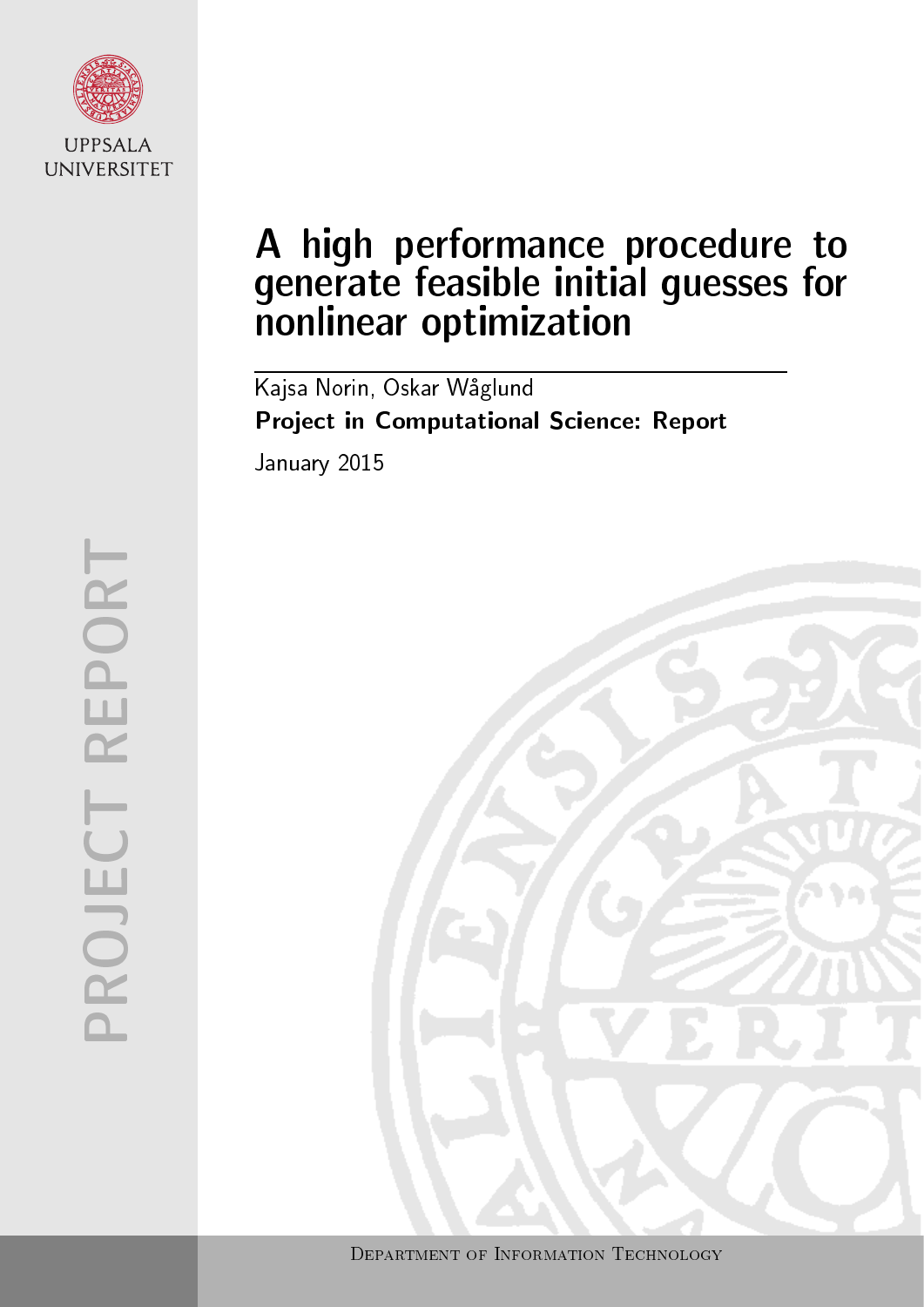# Abstract

In this project we develop a MATLAB-based algorithm for finding feasible initial guesses using low-discrepancy sequences to generate points. This is done by generating a Halton sequence and then analyzing whether the points found are feasible. Since Halton sequences show tendencies of correlation in higher dimensions, comparisons between permuted Halton and permuted Sobol sequences are made. Finally we develop an algorithm that generates points with the permuted Sobol sequence and seeks additional feasible points in the proximity of already found points using a normal distribution. To speed up the algorithm we implement the code in parallel.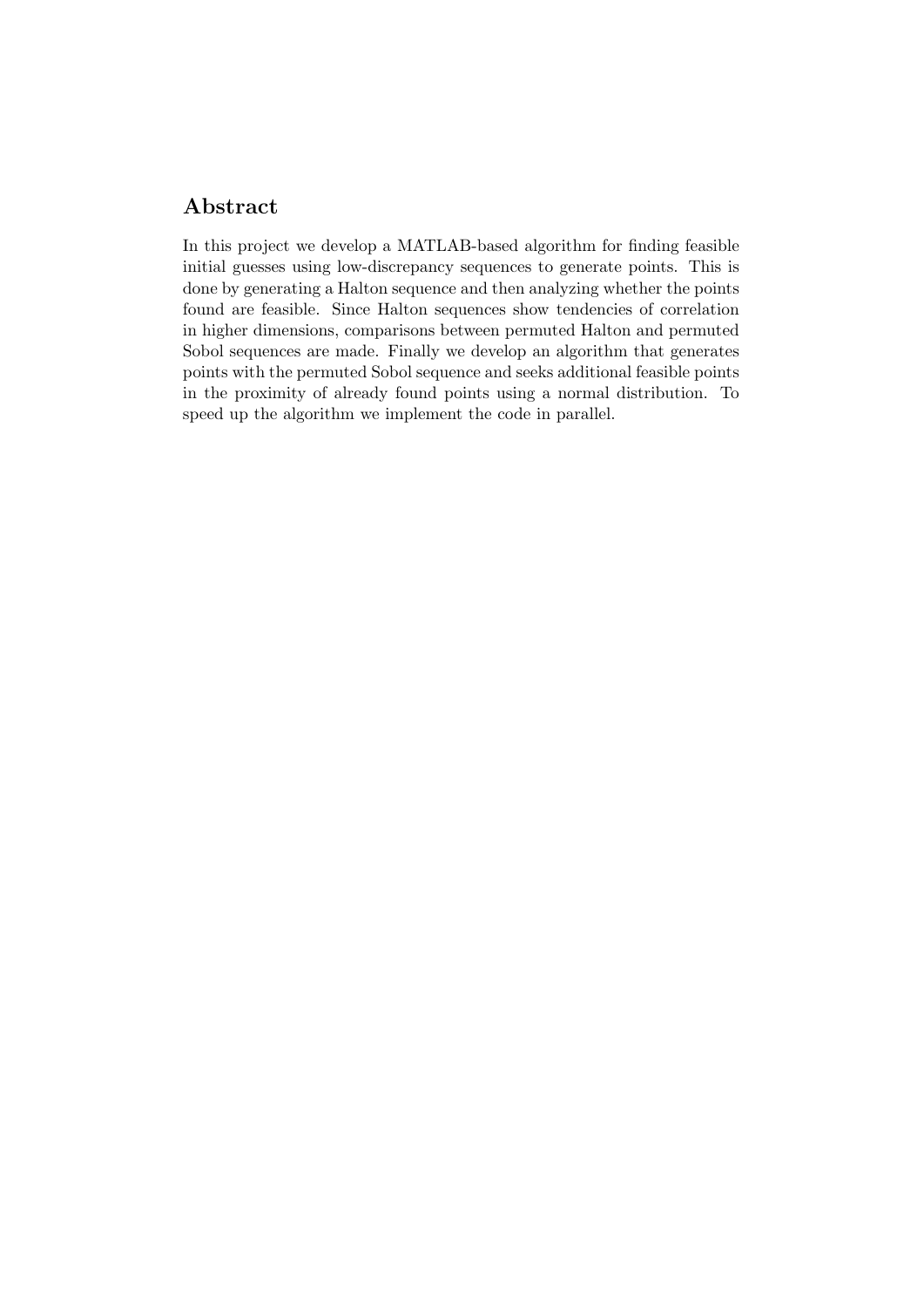# Contents

| 1        |               | Introduction                                                             | $\bf{2}$       |
|----------|---------------|--------------------------------------------------------------------------|----------------|
|          | 1.1           |                                                                          | $\overline{2}$ |
|          | 1.2           |                                                                          | $\overline{2}$ |
|          | 1.3           |                                                                          | $\overline{2}$ |
| $\bf{2}$ | <b>Theory</b> |                                                                          | 3              |
|          | 2.1           |                                                                          | 3              |
|          | 2.2           |                                                                          | $\overline{4}$ |
|          |               |                                                                          | $\overline{4}$ |
|          |               |                                                                          | $\overline{5}$ |
|          | 2.3           | Optimization methods in MATLAB                                           | $\overline{5}$ |
|          |               |                                                                          | $\overline{5}$ |
|          |               | MultiStart                                                               | 5              |
|          | 2.4           | Low-discrepancy number generators                                        | 6              |
|          |               | The Halton sequence $\ldots \ldots \ldots \ldots \ldots \ldots \ldots$   | 6              |
|          |               |                                                                          | $\overline{7}$ |
|          |               |                                                                          | $\overline{7}$ |
|          | 2.5           |                                                                          | $\overline{7}$ |
|          |               |                                                                          | $\overline{7}$ |
|          |               |                                                                          | 8              |
|          |               |                                                                          | 8              |
|          | 2.6           |                                                                          | 8              |
| 3        |               | Method                                                                   | 8              |
|          | 3.1           | Testing environment $\ldots \ldots \ldots \ldots \ldots \ldots \ldots$   | 8              |
|          | 3.2           | Point generation $\dots \dots \dots \dots \dots \dots \dots \dots \dots$ | 9              |
|          |               |                                                                          | 9              |
|          |               | Method 2: MultiStart with Haltonset                                      | 9              |
|          |               | Method 3: Custom algorithm $\ldots \ldots \ldots \ldots \ldots \ldots$   | 9              |
|          |               | Method 4: Custom algorithm using scrambled Sobol and nor-                |                |
|          |               |                                                                          | 11             |
| 4        | Results       |                                                                          | 12             |
|          |               | 4.1 Comparison between the different methods                             | 12             |
|          | 4.2           | Speedup in the parallel implementation $\ldots \ldots \ldots \ldots$     | 15             |
|          | 4.3           | Comparison between MultiStart and Algorithm 1                            | 15             |
| $\bf{5}$ |               | <b>Discussion</b>                                                        | 16             |
| 6        |               | Conclusions                                                              | 18             |
|          |               | Appendices                                                               | 20             |
|          |               |                                                                          |                |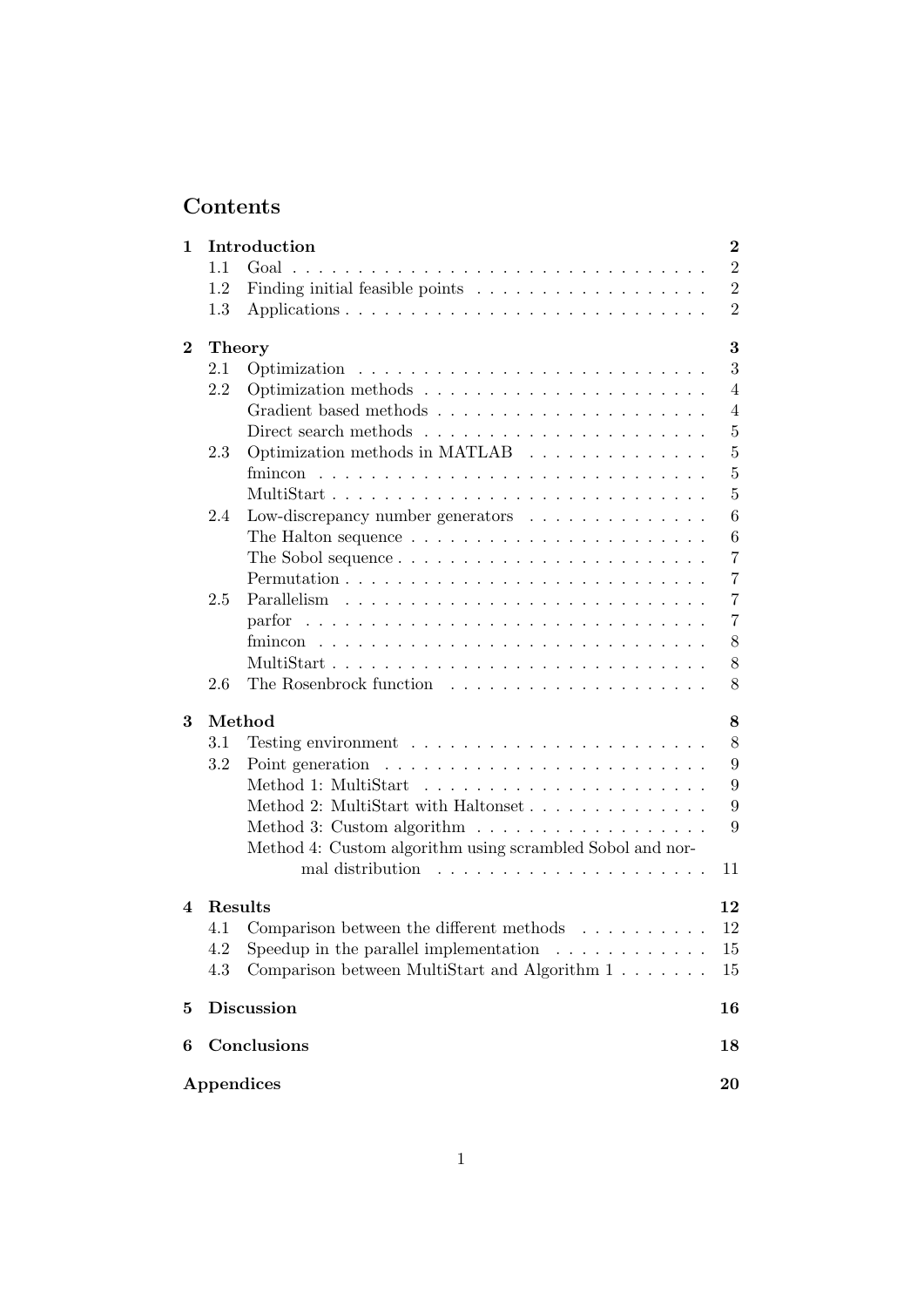# 1 Introduction

The scope of this project is to develop a MATLAB-based algorithm for finding feasible initial guesses by generating points using low-discrepancy sequences. We test two low-discrepancy sequences, the Halton and the Sobol sequence, as well as a permuted version of these two. Additionally, we examine normal distribution around already found feasible guesses. This is implemented in parallel.

#### 1.1 Goal

Our goal is to investigate whether finding feasible initial guesses using lowdiscrepancy sequences is more efficient compared to the built-in function MultiStart in MATLAB's optimization toolbox. Another objective is to develop a prototype algorithm that can be used for high performance computing.

#### 1.2 Finding initial feasible points

In many numerical optimization algorithms the user has to provide an initial feasible point, or at least a nearly feasible point, to initiate the search. In some applications, just finding a single feasible point can be acceptable as a solution to the problem. Therefore, the problem of seeking and finding an initial feasible point is of great importance.

When solving non-convex optimization problems, the solution depends heavily on the gradient and the Hessian, and also the location of the initial guess. In many applications optimization problems are highly complex, rendering function evaluation tedious and exceedingly computationally demanding. Developing a fast algorithm for finding feasible points is thus essential in these fields, and this is also where high performance computing comes in.

#### 1.3 Applications

One of the applications for this project is the hot rolling process, which is the process where a piece of metal with a temperature above the recrystallization temperature passes through one or multiple pairs of rolls. This makes the metal thinner and gives it a uniform thickness. In addition to this, the inner structure of the metal changes. In the metal industry hot rolling is one of the dominating metal forming processes.

Another application area is model predictive control (MPC) which is widely used in the process industry. It is an advanced control method that is able to predict future states of the controlled system and to adjust the control signal based on that information. A crucial part of MPC is to numerically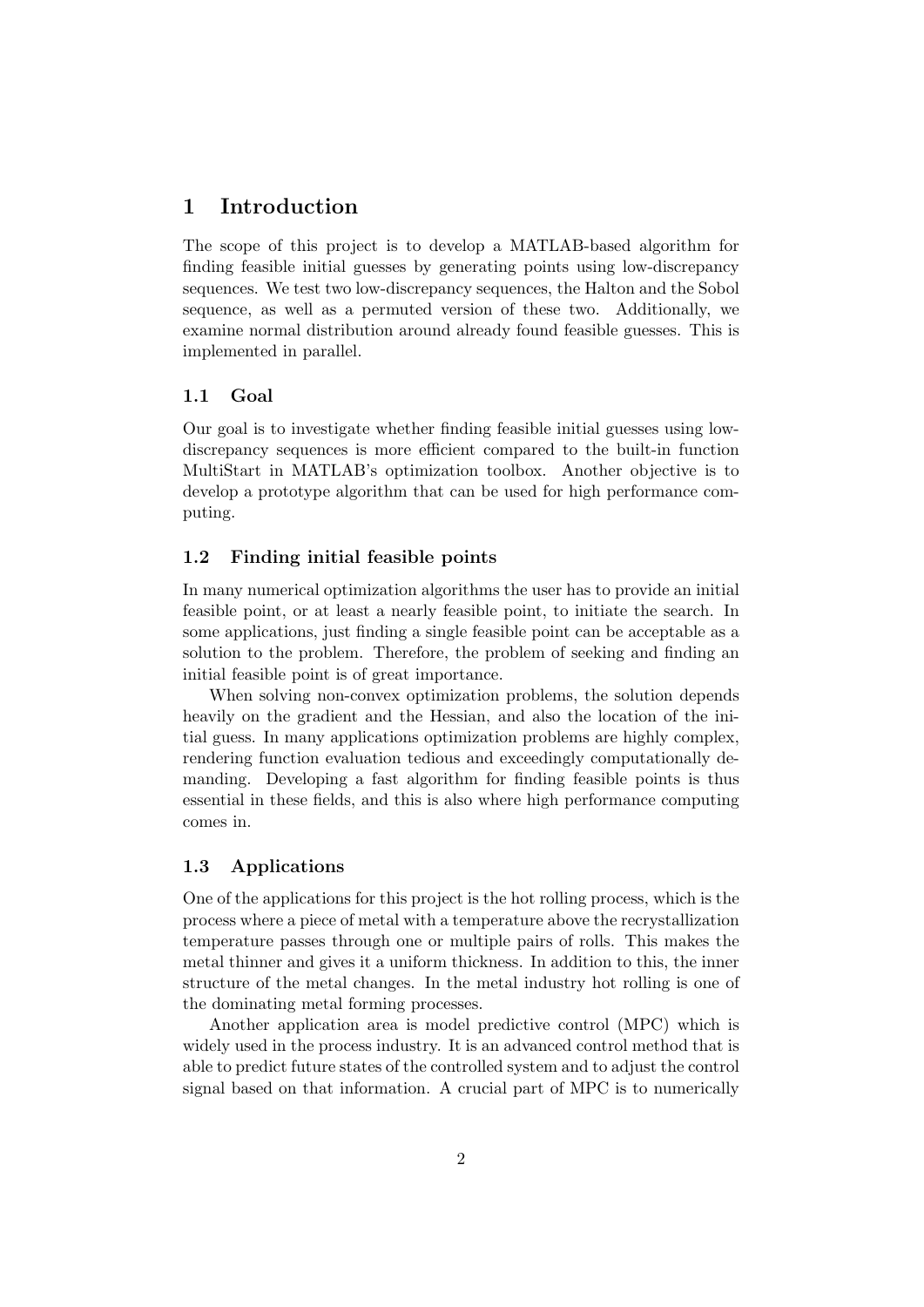optimize the control signal in each time step such that a cost function is minimized.

# 2 Theory

#### 2.1 Optimization

In this report, the term 'optimization' refers to mathematical optimization, the technique of finding the global minimum or maximum value of a function. An optimization problem consists of an objective function,  $f(x)$ , which is the function to be minimized on a domain or subject to a set of constraints that limits the space where a solution can be found.

By convention, an optimization problem is defined in the following way:

$$
\min_{x} f(x)
$$
  
s.t  $G_i(x) = 0$ ,  $i = 1, \dots, m$   
 $H_j(x) \le 0$ ,  $j = 1, \dots, n$   
 $x_l \le x \le x_u$  (1)

where  $f(x)$ ,  $G_i(x)$  and  $H_i(x)$  are continuously differentiable non-convex functions.  $G_i(x)$  and  $H_i(x)$  represent equality and inequality constraints respectively. The convention is to define all optimization problems as minimization problems, however a maximization problem can easily be created by negating the objective function. The constraints can be either linear or non-linear. A point x is called a feasible point if it fulfills  $G_i(x)$  and  $H_i(x)$ and lies between the lower and upper bounds of x. The feasible point  $x$ belongs to the feasible set,  $D$ , which is the set that consists of all feasible points. A point  $x^*$  is called a local optimizer if  $f(x^*) \leq f(x)$  for all x in a region around  $x^*$ , and a global optimizer if this holds in the entire feasible set D. The corresponding values of the objective function are called a local and a global optimum, respectively.

In order to classify optimization problems the characteristics of the objective function and the constraints are examined. A linear objective function and linear constraints render a problem that can be solved with the Simplex method, while non-linearity requires more advanced methods. Non-linear optimization problems are usually solved with methods using the so-called Karush-Kuhn-Tucker (KKT) conditions to verify optimality. The KKT conditions are defined as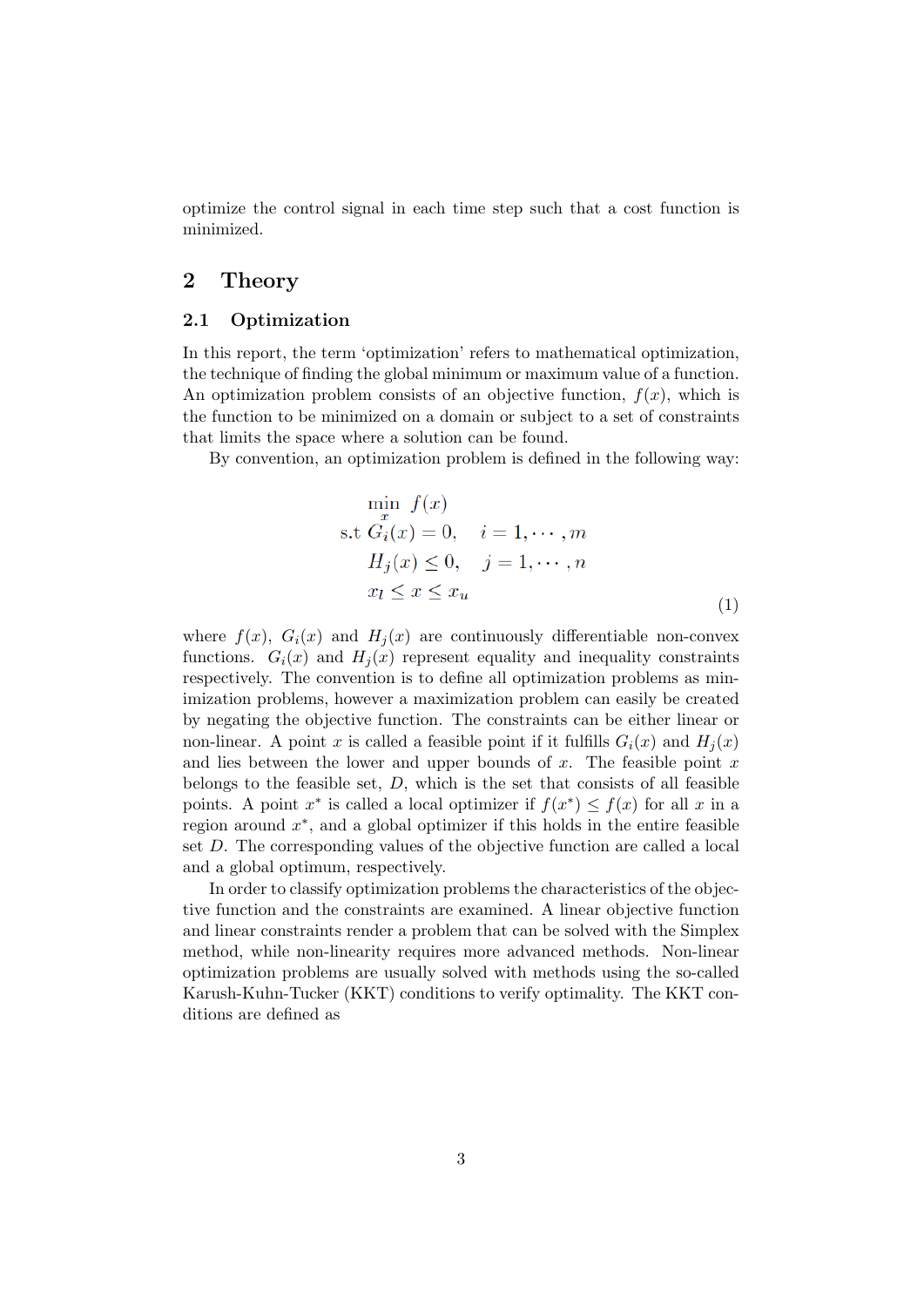$$
\nabla f(x) + \sum_{i=1}^{m} \lambda_i \nabla G_i(x) + \sum_{j=1}^{n} \mu_j \nabla H_j(x) = 0
$$
  
\n
$$
G_i(x) = 0, \quad i = 1, ..., m
$$
  
\n
$$
H_j(x) \le 0, \quad j = 1, ..., n
$$
  
\n
$$
\mu_j \ge 0, \quad j = 1, ..., n
$$
  
\n
$$
\mu_j H_j(x) = 0, \quad j = 1, ..., n
$$
\n(2)

These conditions must be fulfilled for an optimal point  $x^*$ , and are first order necessary conditions for non-linear optimization problems with inequality constraints. They relate the gradient of the objective function to the gradient of the active constraints. The Lagrange multipliers,  $\lambda$  and  $\mu$ , state whether the corresponding constraint is active or not. If all multipliers are zero, which means that all the constraints are non-active, it is easy to see that the KKT conditions represent the unconstrained first order necessary condition, which is that the gradient of the objective function is zero. [1]

#### 2.2 Optimization methods

There exists multiple methods to find a solution to optimization problems, where some are more widespread than others. A couple of these methods are covered in this paragraph, more specifically the methods on which MAT-LAB's numerical optimization toolbox is based. For all of these methods the user has to provide the algorithm with an initial point  $x_0$ .

#### Gradient based methods

Gradient based methods are methods that decide the search direction based on the gradient and the Hessian of the objective function at the current point. An example of a gradient based method is sequential quadratic programming. This method divides the given optimization problem into several quadratic programs, QPs, and finds the descent direction d by solving these. The step length for each direction is found by doing a line search and finally KKT conditions are used to verify that a minimum is reached. The QP is defined as

$$
\min_{d} \frac{1}{2} d^{T} H_{k} d + \nabla f(x_{k})^{T} d
$$
  
s.t. 
$$
\nabla G_{i}(x_{k})^{T} d + G_{i}(x_{k}) = 0, \quad i = 1, ..., m
$$

$$
\nabla H_{j}(x_{k})^{T} d + H_{i}(x_{k}) \leq 0, \quad j = 1, ..., n
$$
\n(3)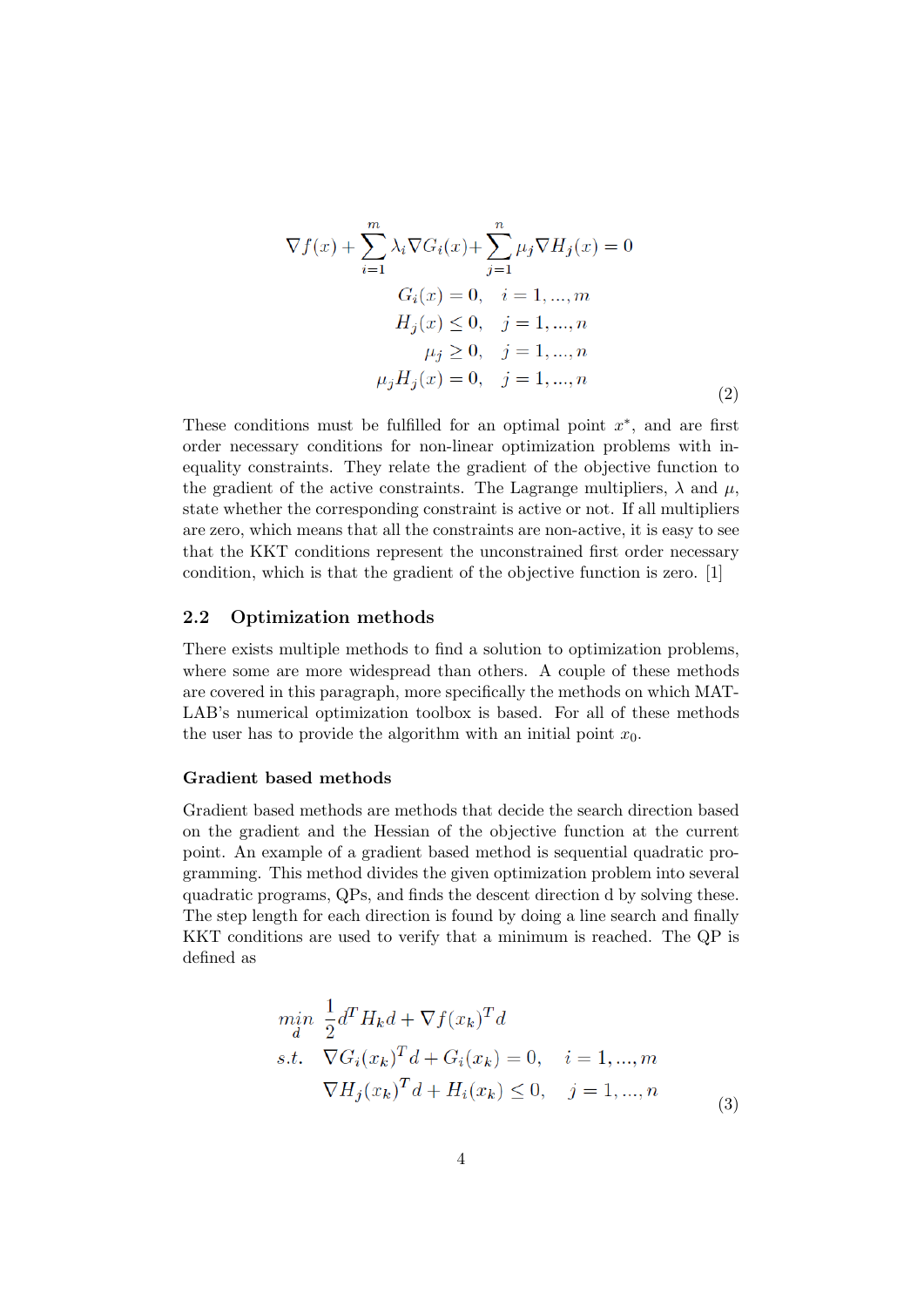#### Direct search methods

Direct search methods, which are also called pattern search methods, are methods which do not require the gradient or the Hessian of the objective function to be computed. Instead, a direct search method searches the neighborhood of the current point and moves to a new point if it results in a lower value of the objective function. Since no information about the gradient is required, gradient search is often used for problems where the objective function is not differentiable.

#### 2.3 Optimization methods in MATLAB

#### fmincon

fmincon is an optimization solver that, given an initial estimate to the solution, is capable of finding local minima of constrained nonlinear multivariable functions.[2] This is a gradient-based solver, which means that it uses the gradient and the Hessian to find the minimum. If a gradient or Hessian function is not supplied by the user, fmincon estimates them internally. The solver has four different algorithms to implement which are called interior-point, trust-region-reflective, sqp and active-set.

#### MultiStart

MultiStart uses several initial guesses and solves the problem using each point as an initial guess passed to fmincon. MultiStart runs all fmincon solvers and then returns the minimum of the found feasible points.

When defining a MultiStart solver there are several options that have to be considered, but for this project the focus is on StartPointsToRun and whether or not to use the default point generation algorithm that MultiStart provides. StartPointsToRun decides how MultiStart should select which points are feasible. The different settings are all, bounds and bounds-ineqs. With all the MultiStart solver will accept all points, while bounds and bounds-ineqs will discard the points that violate the bounds or bounds and inequality constraints respectively.

By default, MultiStart uses the random generator Mersenne Twister, which is a commonly used pseudorandom number generator, to generate points. In order to set custom starting points in MultiStart the MATLAB function CustomStartPointSet is used. CustomStartPointSet enables the user to provide its own starting points as a matrix with each row representing a coordinates of a point. The points are then used as initial guesses by adding them in the run object in MultiStart,  $x = run(ms, problem, topints)$ .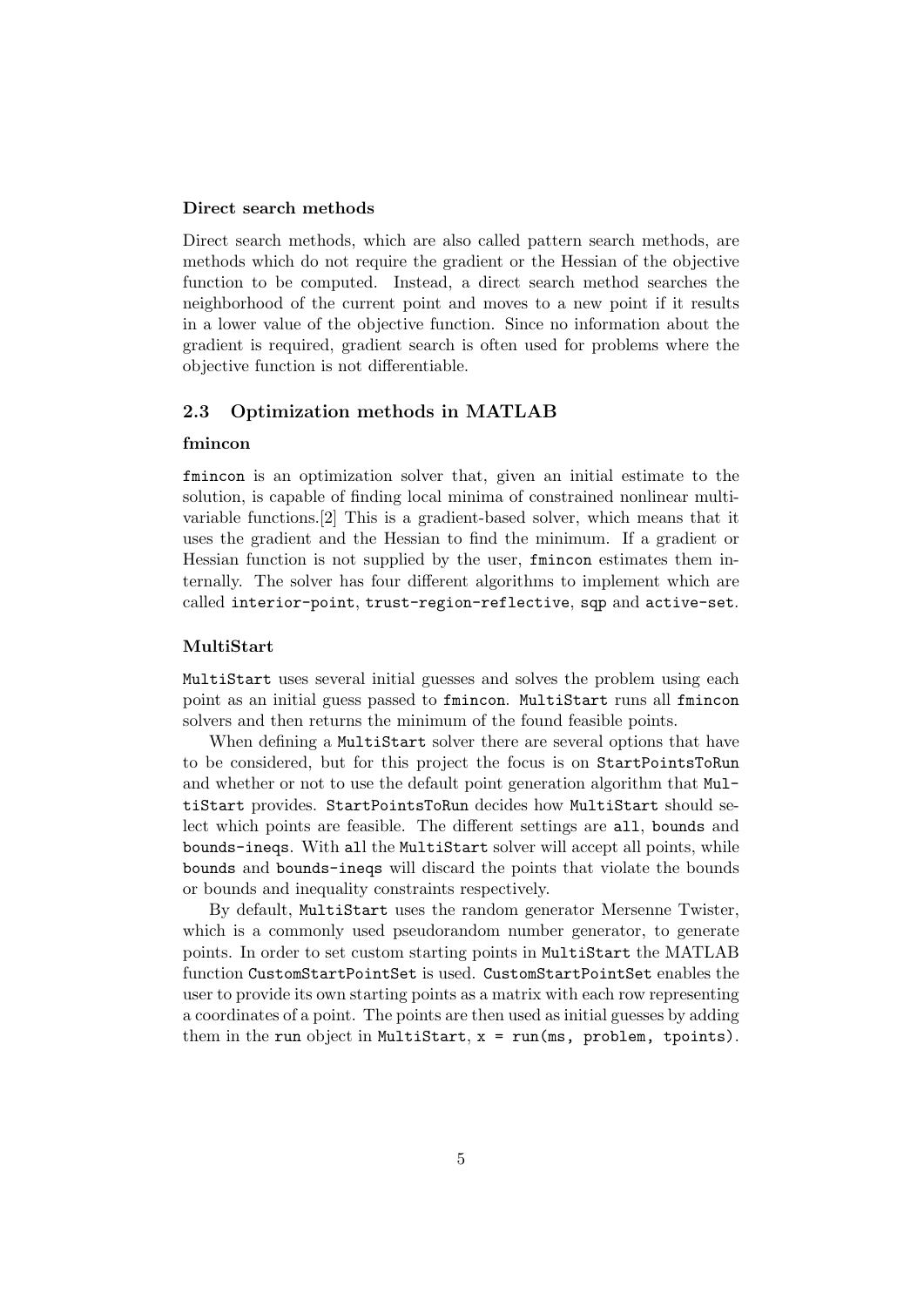#### 2.4 Low-discrepancy number generators

The discrepancy is a measure of how non-uniform a number sequence is. [3] When generating points for MultiStart it is undesired to provide points that are clustered together, i.e. with a high discrepancy, since they will probably converge to the same solution. To a certain extent this can be avoided by using low-discrepancy number generators. The generators pick points in a specified number of dimensions from a deterministic number sequence. This results in a set of points that is evenly distributed and covers the area better than a uniformly random set of points, see Figure 1. Low-discrepancy sequences can also be called quasi-random or subrandom sequences. There are several established number sequences that accomplish this, but for this project the Halton and Sobol sequences are investigated.



Figure 1: The points from the Halton set are more evenly distributed than the random set.

#### The Halton sequence

The Halton sequence, invented by J. Halton in 1960, is a low-discrepancy sequence that is defined by bases that consist of prime numbers. For each dimension a unique prime number is needed as a base. Usually the bases are simply selected as the first prime numbers. As an example a 3-dimensional Halton set would have the bases 2, 3 and 5.

The sequence is constructed by systematically evaluating fractions with the bases as denominators. For the next number in the sequence the numerator is increased by one, and if it reaches the denominator the denominator is divided by the base and the numerator is reset to one. If the numerator is an integer multiple of the base it is skipped to avoid recurring point components. To illustrate this the three first points of the 2-dimensional Halton sequence is  $(\frac{1}{2}, \frac{1}{3})$  $\frac{1}{3}$ ,  $\left(\frac{1}{4}, \frac{2}{3}\right)$  $(\frac{2}{3})$  and  $(\frac{3}{4}, \frac{1}{9})$  $\frac{1}{9}$ ). Note that  $\frac{2}{4}$  is skipped since  $\frac{1}{2}$ is already used in the first point. [4]

In MATLAB the Halton sequence is created by the built-in haltonset function. The command  $p = \text{haltonset}(d, 'Skip', s, 'Leap', 1)$  cre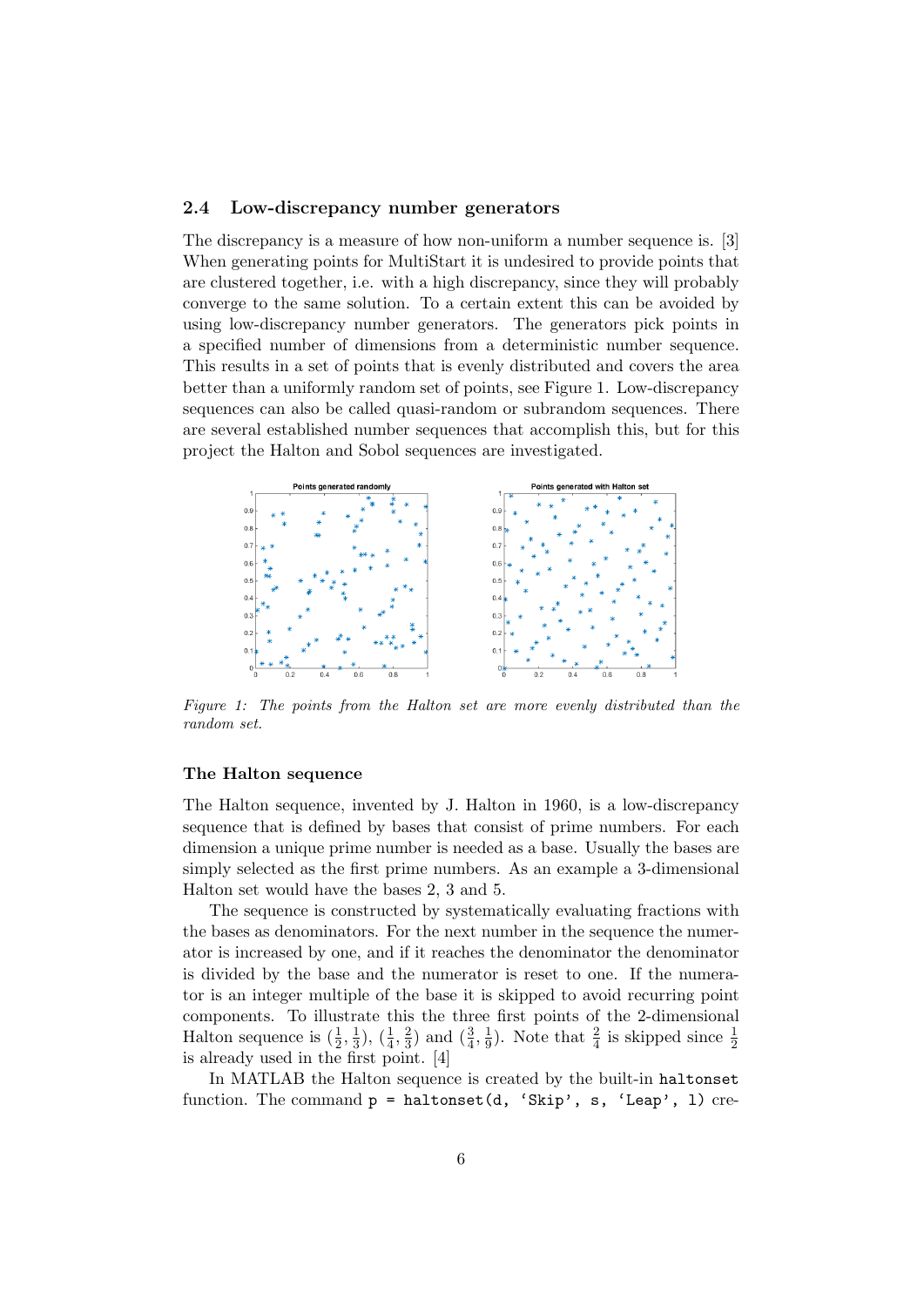ates a d-dimensional Halton sequence. With skip the user can skip the first s values, and with leap the algorithm discards l values between each pick. The Halton sequence is then stored in the memory with the generator net that generates the first q points of the Halton sequence p with the command pts =  $net(p, q)$ .

#### The Sobol sequence

The Sobol sequence, invented by I. M. Sobol in 1967, is made up of a more regular pattern than the Halton sequence, but is harder to understand intuitively. The sequence forms a distinct pattern that looks almost like a grid in lower dimensions, but forms a pattern with lower discrepancy when used in higher dimensions. The *n*:th point in the Sobol sequence is generated by

$$
x_{n,i} = x_{n-1,i} \oplus v_{k,i} \tag{4}
$$

supposing that the first  $n - 1$  points in the sequence are already generated. Here  $v_{k,i}$  is a number between 0 and 1, that is generated through a complex algorithm and  $\oplus$  is the bitwise XOR-operator. [5]

#### Permutation

To avoid correlation in low-discrepancy sequences it is common to 'scramble' the sequence, where one uses permutations of the original sequence. For both the Halton and the Sobol sequences there is a built-in permutation implementation in MATLAB. For the Halton sequence the function is called RR2 and is made up of a reverse-radix (bit-reversal) permutation. It numbers the elements in the sequence from 0 to  $n-1$  and then reverses the binary representation of the numbers, creating a new scrambled sequence from these numbers. For the Sobol sequence the scramble implementation is called MatousekAffineOwen and it consists of a linear permutation in combination with a random digital shift. It is worth to note that if the user scrambles an already scrambled sequence it will result in a different point set due to the randomness in the scramble algorithm. [2]

#### 2.5 Parallelism

#### parfor

parfor is MATLAB's built-in method to parallelize for-loops. The basic concept is the same as a for-loop, but when using parfor each worker performs an iteration independently of one another. When the number of workers is equal to the number of iterations in the for-loop each worker performs one iteration, but if there are more iterations than number of workers, the workers get assigned a set of iterations to compute.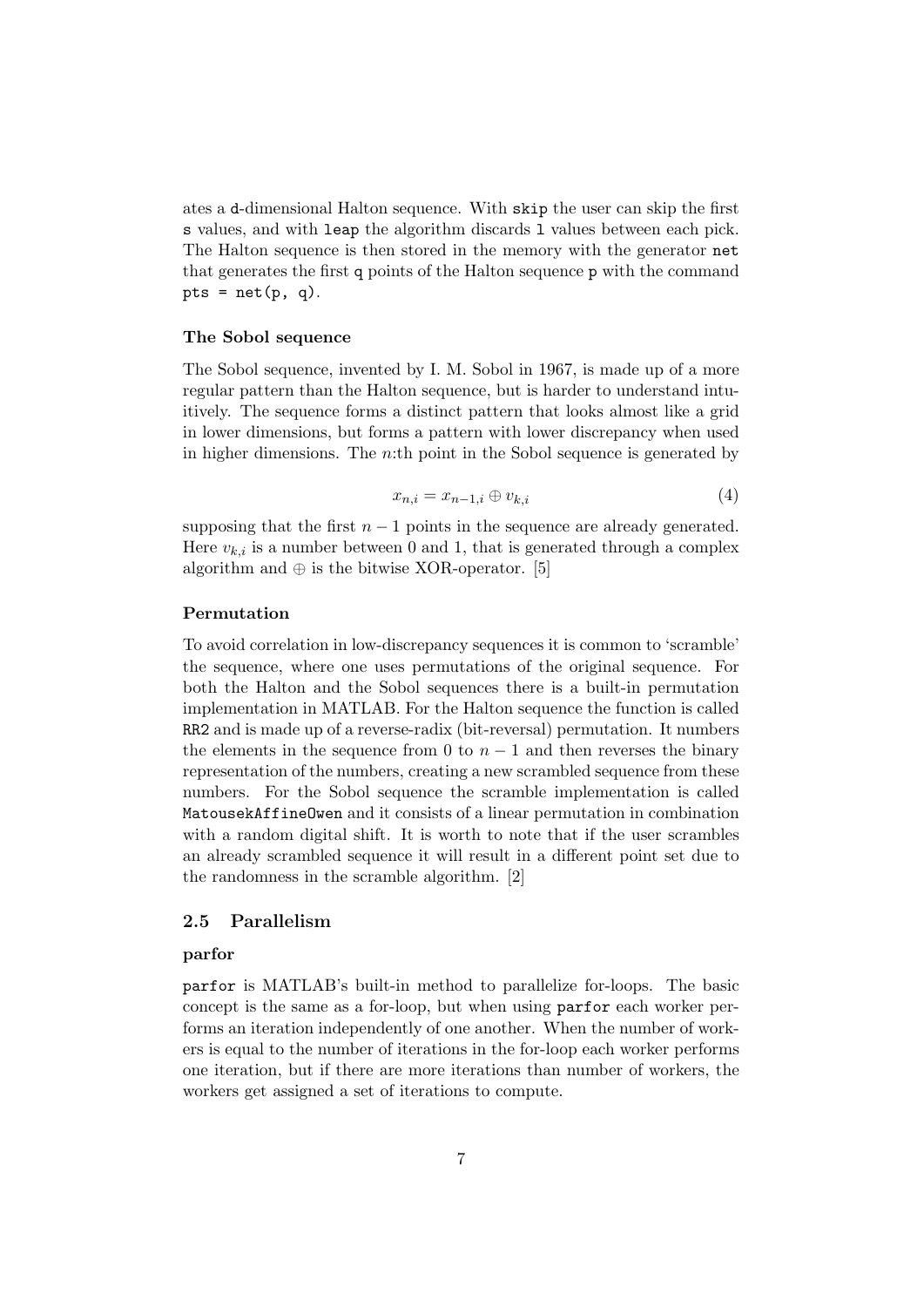#### fmincon

fmincon has a parallel mode for computing the gradients. This is activated by setting the option UseParallel to true.

#### MultiStart

MultiStart has a parallel implementation, where it distributes the trial points on the cores. Each worker then calls fmincon simultaneously. Parallelism in MultiStart is activated just as in fmincon, by setting UseParallel to true. MultiStart then runs on the preset number of workers or on the number of workers in the current parallel pool.

#### 2.6 The Rosenbrock function

The Rosenbrock function is a non-convex function that is often used to test optimization algorithms for their performance. The global optimum is found at the bottom of a long flat valley which can be difficult for optimization algorithms to converge to. The multidimensional Rosenbrock function is defined as

$$
f(\mathbf{x}) = f(x_1, x_2, ..., x_N) = \sum_{i=1}^{N/2} [100(x_{2i-1}^2 - x_{2i})^2 + (x_{2i-1} - 1)^2]
$$
(5)

and has a global minimum at  $(1, 1, 1, ..., 1)$ . A constrained Rosenbrock function was used as a sample problem in this project.

## 3 Method

#### 3.1 Testing environment

To test the programs they are run on the available servers at the Department of Information Technology at Uppsala University. The servers have the following specifications:

CPU: AMD Opteron (Bulldozer) 6274, 2,2 GHz, 16-core, dual socket Memory: 120 GB Operating system: Scientific Linux 6.5 MATLAB: version R2014b

All the results in this report are obtained within the above testing environment used in dedicated mode, which means that no other users are allowed access to the same system during testing.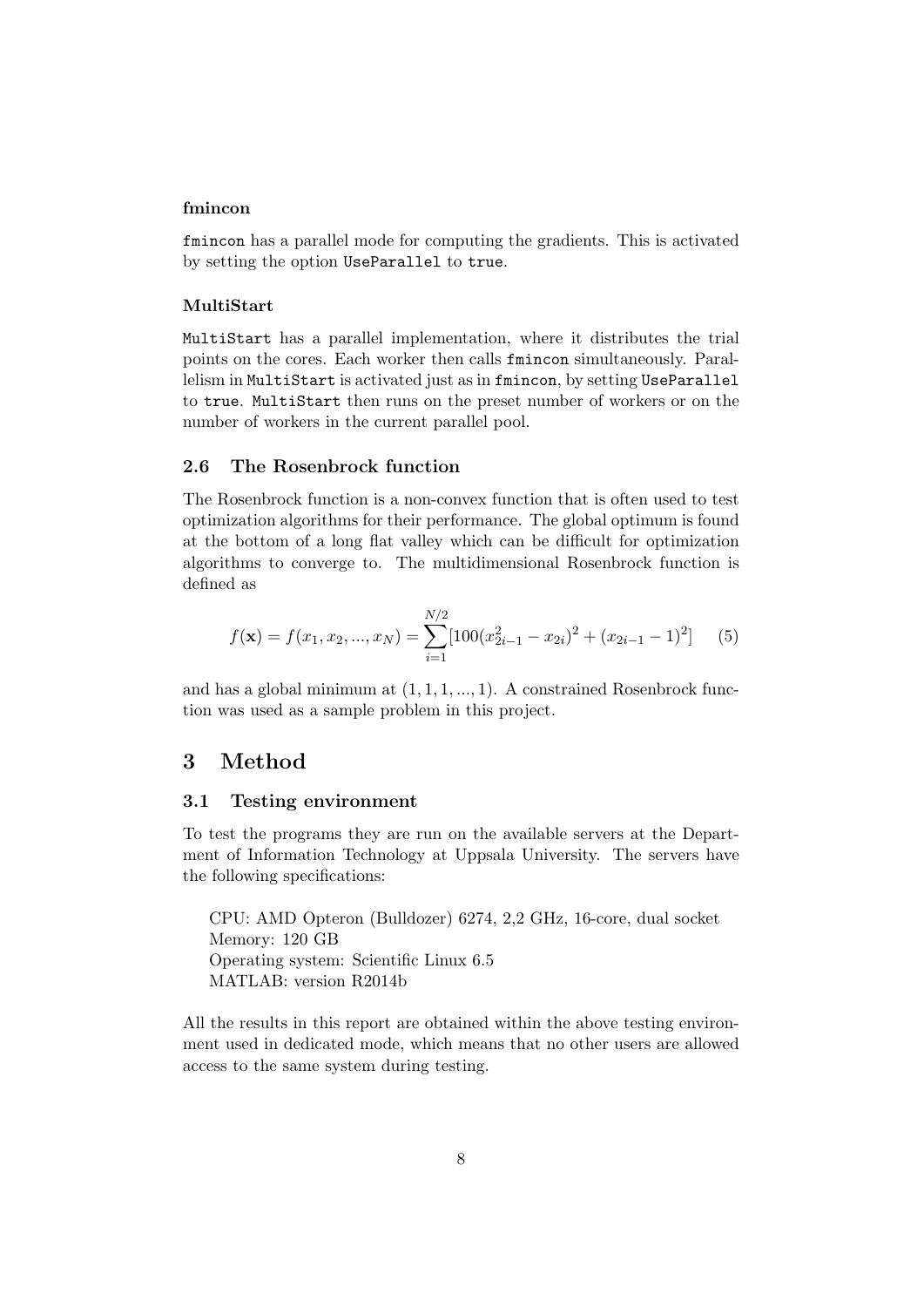#### 3.2 Point generation

For all tests the point generation is run 100 times with 100 000 points for each case. The average times and feasible point counts are recorded.

#### Method 1: MultiStart

To get a reference of the current performance for these types of problems, we examine the generation of initial guesses in MultiStart. This is accomplished by using the OutputFcn option in optimoptions and providing a function which exits the MultiStart solver before the first iteration is made. This results in MultiStart selecting feasible points without performing any computations to actually solve the problem.

#### Method 2: MultiStart with Haltonset

A Halton low-discrepancy point set is generated using haltonset with skip and leap as random integers. skip lies between 0-1000 and leap lies between 0-100. To mimic the bounds option in MATLAB, the points are only generated between the lower and the upper bounds. To investigate the effect of skip and leap the range of them are increased to 0-1 000 000 and 0-10 000 respectively and the method is run again. When referring to "Method 2" the original run with low skip and leap is implied.

#### Method 3: Custom algorithm

To speed up the process of evaluating initial guesses a custom algorithm is written in MATLAB. Points are initially selected using points from the Halton sequence distributed between some predefined boundaries. The points are then evaluated in parallel and discarded if they do not satisfy the given constraints.

The parallelization starts by creating a pool of workers, letting them create a separate Halton sequence each and then check each point for feasibility. To ensure that identical sets of points are not created by different workers, skip is set individually for each worker to divide the sequence into intervals. After that, the feasible points are collected in a vector. No communication between the workers is necessary which speeds up the algorithm.

By studying reports on similar optimization problems [6, 7] and testing haltonset in MATLAB we find that Halton sequences perform poorly in high dimensional problems and that there are number sequences better suited to this situation. The reason for the poor performance of the Halton sequence is that the point components with large bases are highly correlated and not very 'random' at all. As an example, a dimension with the prime base 71, which is the 20th prime number, will take steps of 1/71, or 0.0141... See Figure 2 for an illustration of how points in the 19th and 20th dimension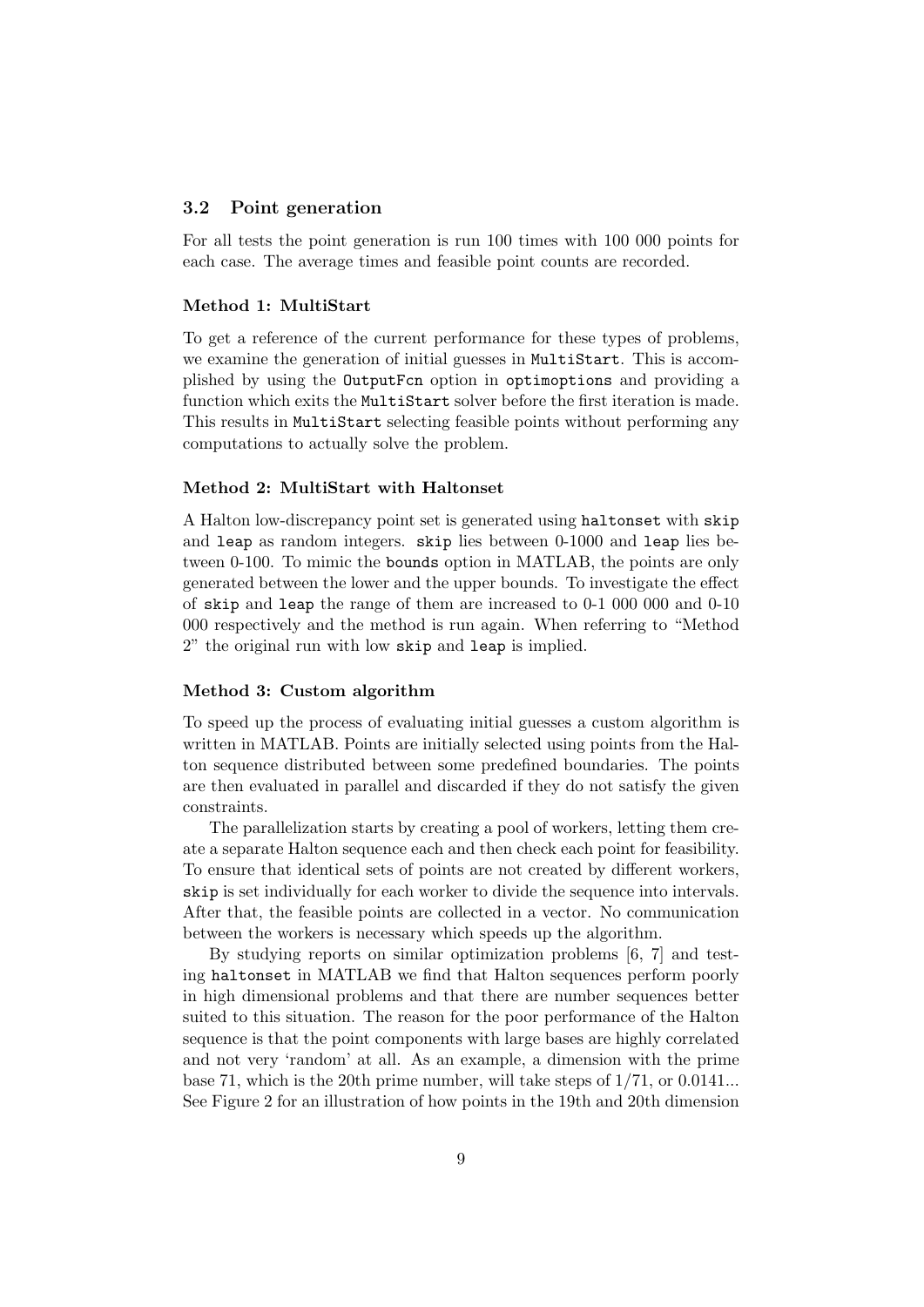behave for the first 1000 points of the Halton sequence. The Sobol sequence has previously been shown to perform better in higher dimensions and is therefore considered in this project as well. [8]

To investigate a few different number sequences, Method 3 is used with the Halton, scrambled Halton, Sobol and scrambled Sobol sequences. These methods are labeled

- Method 3a, Halton
- Method 3b, Scrambled Halton
- Method 3c, Sobol
- Method 3d, Scrambled Sobol

Each method is tested with 'high' and 'low' skip and leap to illustrate the effects of the two settings for each number sequence. As in Method 2, the low setting refers to skip as a random integer between 0-1000 and leap as a random integer between 0-100. The high setting refers to skip as a random When referring to method 3a, 3b, 3c and 3d the runs with high skip and

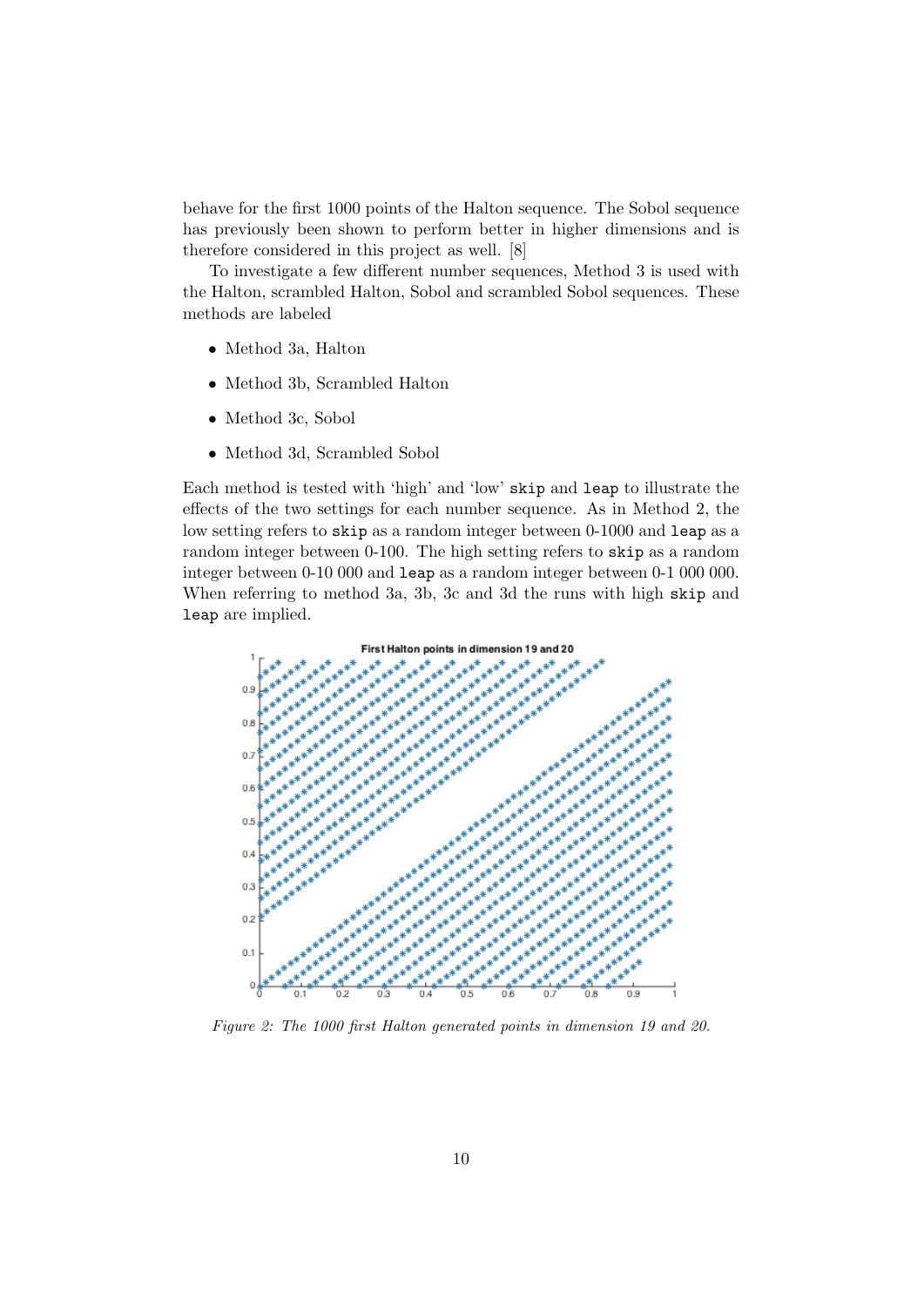### Method 4: Custom algorithm using scrambled Sobol and normal distribution

The final algorithm begins by using the approach of Method 3, however after a certain number of iterations the algorithm calculates a mean value for the positions of the points already found, and uses the mean value to calculate a standard deviation. The algorithm then generates normally distributed points in the proximity of previously found points to find more feasible points nearby. The pseudocode in Algorithm 1 illustrates the core functionality of the implementation. The complete code is found in Appendix B.

| <b>Data:</b> The number of points to generate |
|-----------------------------------------------|
| The MultiStart problem                        |

Result: An m\*n matrix with m feasible points in n dimensions. Each column contains one point coordinate and a row represents a point.

```
for M = 1 to loops do
```

| if no feasible points found or M is less than loops/2 then  |
|-------------------------------------------------------------|
| set seekFirst $=$ true                                      |
| else                                                        |
| $set seekFirst = false$                                     |
| compute mean values and standard deviations                 |
| for normal distribution                                     |
| end                                                         |
| for in parallel do                                          |
| if seekFirst then                                           |
| Generate Sobol sequence                                     |
| else                                                        |
| Generate normally distributed points around feasible        |
| points                                                      |
| end                                                         |
| for all generated points do                                 |
| Check feasibility against linear and non-linear constraints |
| Keep the feasible points                                    |
| end                                                         |
| end                                                         |
|                                                             |

end

Algorithm 1: A basic description of the custom algorithm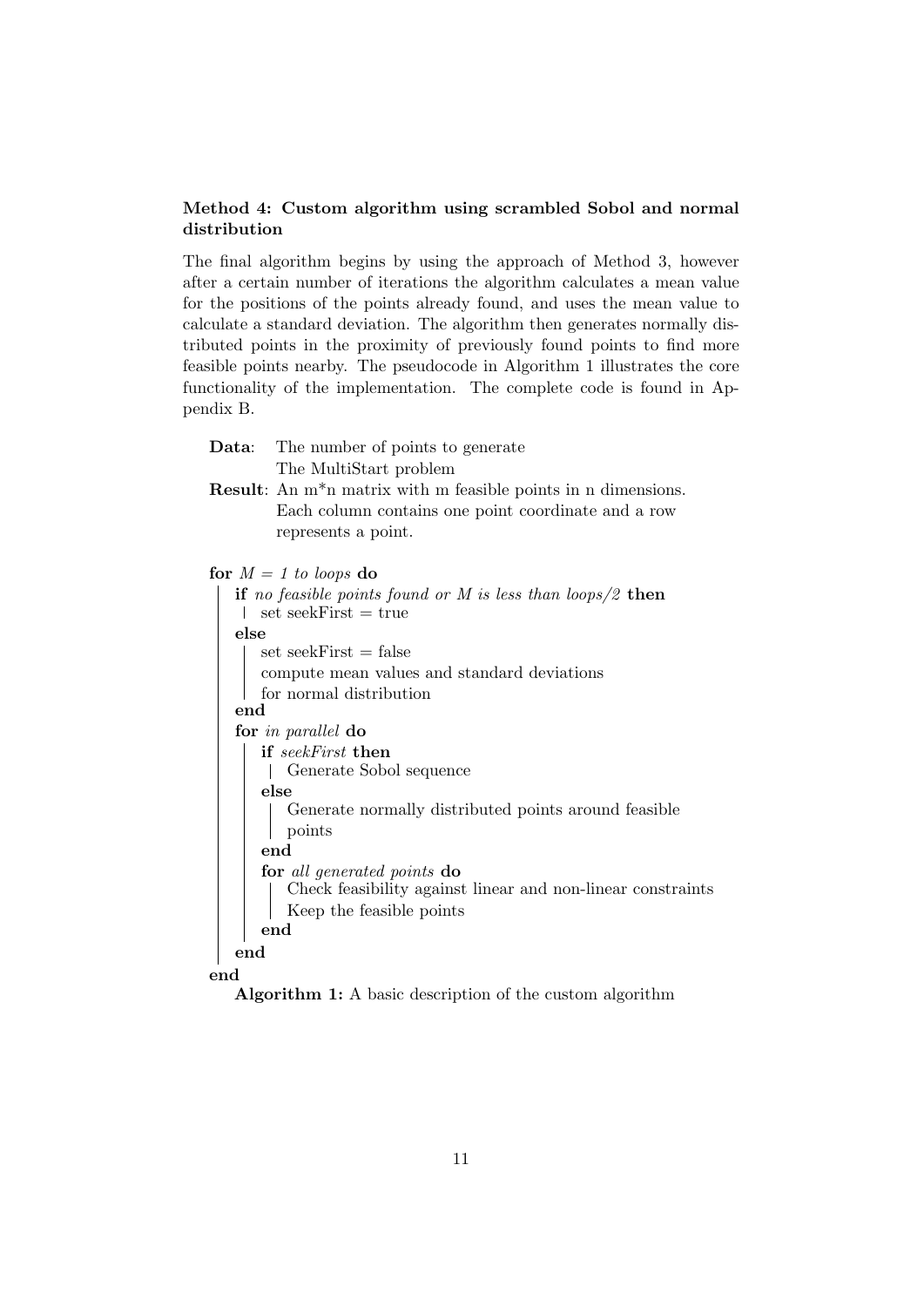# 4 Results

#### 4.1 Comparison between the different methods

The two most interesting factors to compare are the CPU time a method takes for a given number of points and how many feasible points are found when generating 100 000 points. Table 1 shows these results for the different methods, with 99 samples for each method and CPU times with 16 workers. Note that Method 1 and Method 2 are using MultiStart which is unable to run in parallel. These methods give a reference of how quickly points are generated with MATLAB's built-in function and how many feasible points that are found.

| Method         | Samples | Average number<br>of feasible points | CPU time(s) |
|----------------|---------|--------------------------------------|-------------|
| 1              | 99      | 6.39                                 | $11.63*$    |
| $\overline{2}$ | 99      | 6.12                                 | $12.35*$    |
| 3a             | 99      | 6.07                                 | 1.20        |
| 3 <sub>b</sub> | 99      | 5.38                                 | 1.25        |
| 3c             | 99      | 6.02                                 | 1.13        |
| 3d             | 99      | 6.01                                 | 1.16        |
|                | 99      | 8.37                                 | 1.03        |

Table 1: The number of feasible points and CPU times for different methods with 16 workers. The results marked with  $*$  were obtained in serial.

As previously stated, each method is tested with 'high' and 'low' skip and leap. Figure 3 shows two histograms, where part A shows the distribution of feasible points found using the Halton sequence with low skip and leap, and part B shows the distribution with high skip and leap. A more even distribution can be noted in part B.



Figure 3: The distribution of feasible points found using the Halton sequence. Part A uses 'leap' and 'skip' from 0 to 100 and 0 to 1000 respectively, and Part B uses 'leap' and 'skip' from 0 to 10 000 and 0 to 1 000 000 respectively.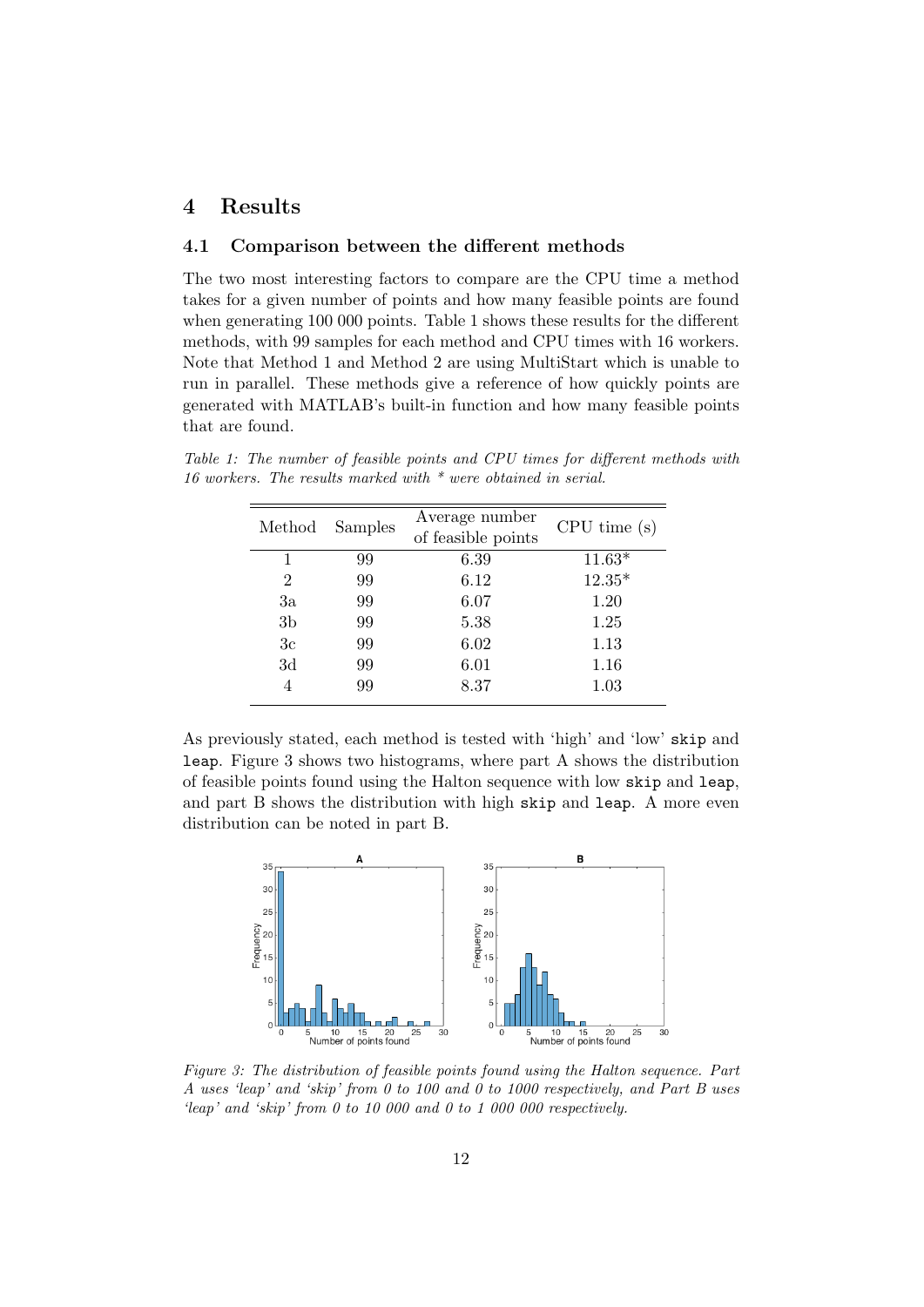Figures 4 and 5 show the distribution of feasible points found using methods 3a-d, with low and high skip and leap, respectively. As in Figure 3, a more even distribution of points can be found in the cases where high skip and leap is used, especially when using the Halton sequence. These results are obtained by running the algorithms 100 times each.



Figure 4: The distribution of feasible points found using different sequences with low skip and leap. Figure A and B uses the Halton sequence and the scrambled Halton sequence, respectively. Figure C and D uses the Sobol sequence and the scrambled Sobol sequence, respectively.



Figure 5: The distribution of feasible points found using different sequences with high skip and leap. Figure A and B uses the Halton sequence and the scrambled Halton sequence, respectively. Figure  $C$  and  $D$  uses the Sobol sequence and the scrambled Sobol sequence, respectively.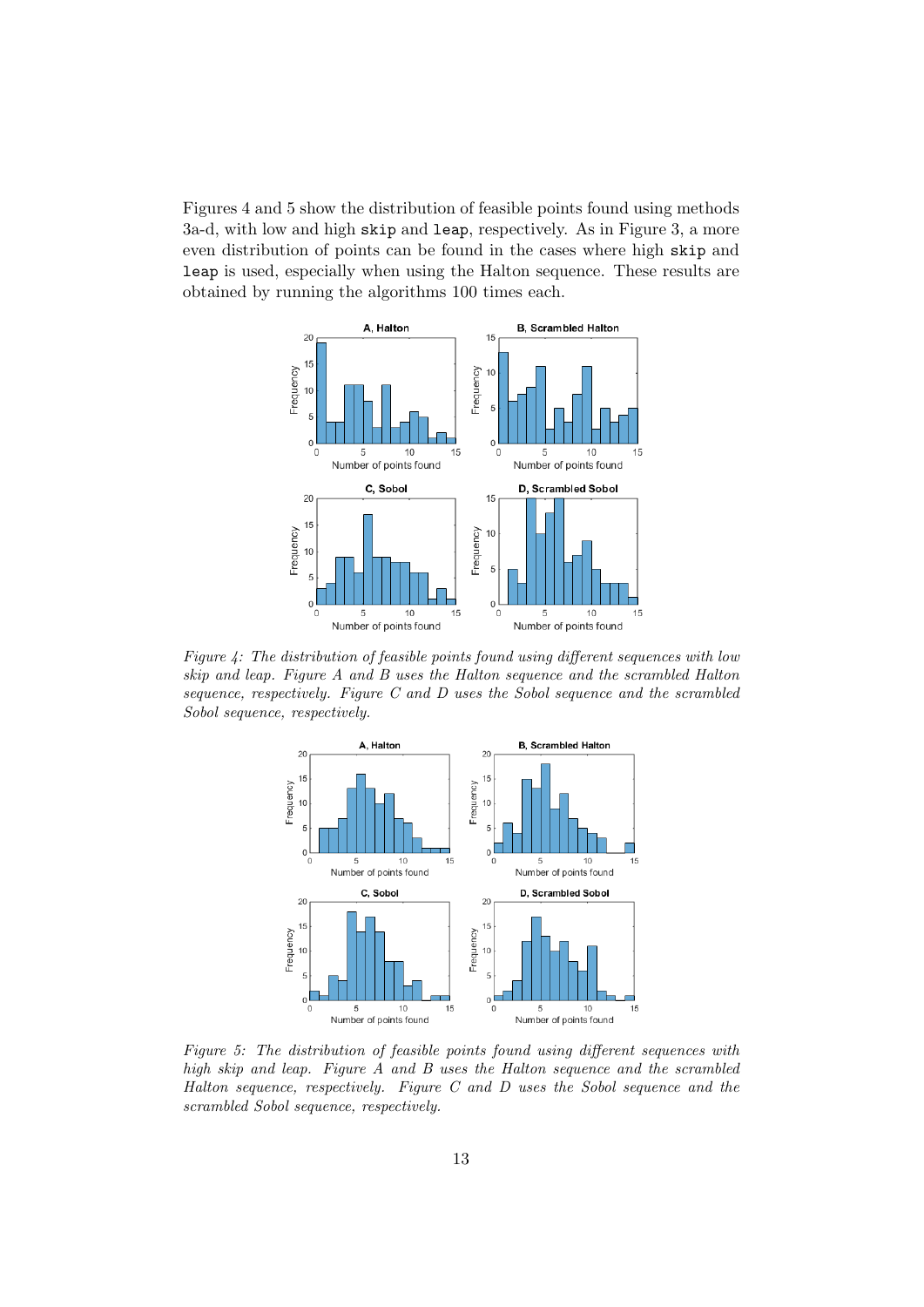Figure 6 shows the average number of feasible points found using Methods 3a-d. These results are created from the average of 100 runs each for the different methods.



Figure 6: The average amount of feasible points found when using methods 3a-d with different number sequences.

Figure 7 shows the average CPU time when generating 100 000 points with Methods 3a-d.



Figure 7: The average CPU times when using Method 3 with different number sequences.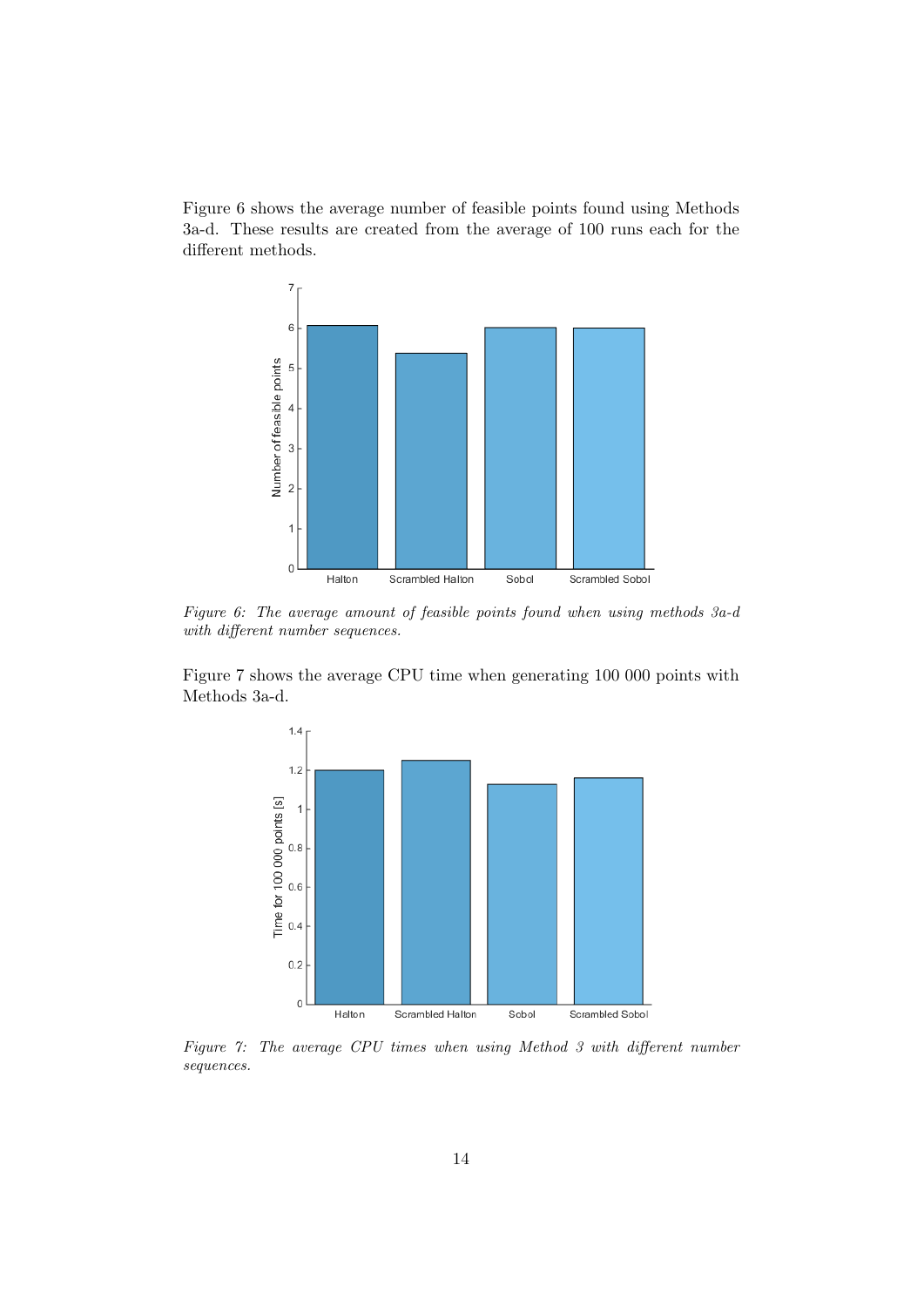#### 4.2 Speedup in the parallel implementation

The resulting speedup curve of Algorithm 1 is shown in Figure 8, for 1 to 16 workers for a fixed problem size of 100 000 points. For a complete overview of the CPU times, see Appendix A.



Figure 8: The speedup curve for 1 to 16 workers for a fixed problem size of 100 000 points. The speedup curve is compared to a dotted linear speedup curve.

#### 4.3 Comparison between MultiStart and Algorithm 1

Figures 9 and 10 shows a comparison between MATLAB's MultiStart and our algorithm, Algorithm 1. Figure 9 shows the average number of feasible points found when generating 100 000 points, and Figure 10 shows the average CPU times taken for the same generation.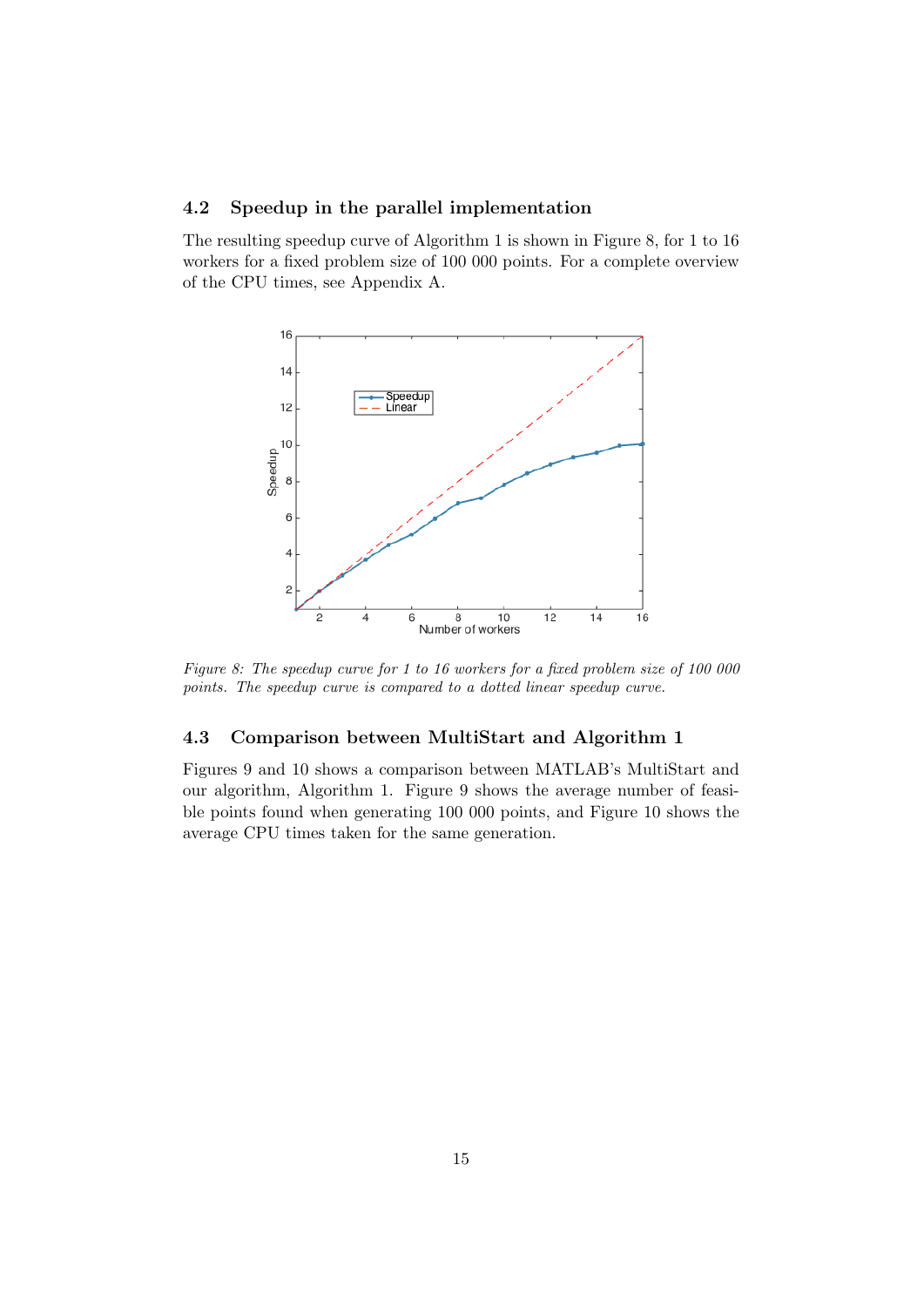

Figure 9: The average number of feasible points found using MultiStart and Algorithm 1.



Figure 10: The average CPU times for MultiStart and Algorithm 1 using 1 and 16 cores.

# 5 Discussion

As seen in Figure 8, when running the implementation on 16 workers the parallel efficiency is a bit more than 50% which is an acceptable, but not ideal, result. A speedup of almost 10 is still a huge increase in performance even if the affected part only makes up a small piece of the complete op-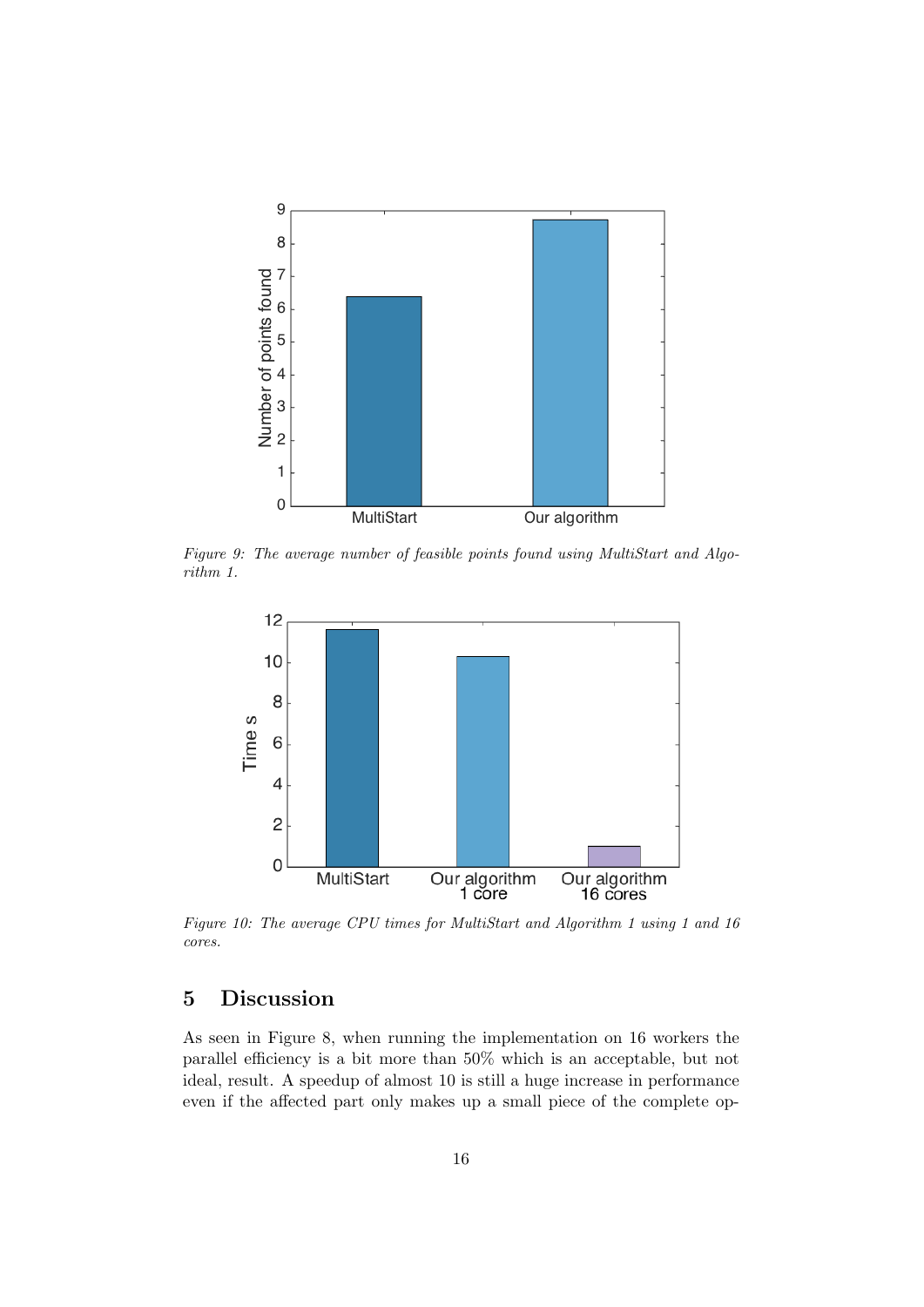timization problem. We believe that the performance loss is due to the merging of point sets when the program comes back from the parallel part.

We can see in Figure 3 that increasing the skip and leap variables in the Halton sequence makes the generation of points more evenly distributed, which to some extent can substitute permuting the algorithm. It is however worth noting that the Halton sequence still shows repetitive tendencies in higher dimensions.

There seems to be several reasons for choosing the Sobol sequence over the Halton sequence. Generating points using the Sobol sequence is slightly faster. This is expected since the Sobol sequence uses a very efficient bitwise operation to compute a new point while the Halton sequence uses time consuming arithmetics. The point distribution also seems to be more even, especially when skip and leap are set to low values. Even if the different sequences produce approximately the same amount of feasible points on average, it is desirable to use a sequence that performs more evenly. In higher dimensions this becomes even more important.

To further increase the number of found feasible points, Algorithm 1 uses a normal distribution to focus the search of new points around already found feasible points. The way it is used can however be considered further. It is difficult to set the standard deviation dynamically to fit all problems and a normal distribution is by definition centered around a point, which may lead to an uneven distribution of feasible points.

During this project we found that the main reason for the program being slow was that it is written in MATLAB. For example, we know that Multi-Start can run in parallel but we cannot know how it is parallelised, therefore much of our work was dedicated to guessing and testing how MATLAB works 'under the hood'. Using MultiStart means using a program that is a black box.

This leads us to believe that in order to truly speed up the optimization process the code should be written in C or any other lower level programming language, where one has full control over how the functions work. MATLAB is very user-friendly but suffers a lot from performance issues which become evident when the parallel implementations are introduced. Porting to C may however be time-consuming and was not a part of the scope of this project.

In this project we have investigated the Halton and Sobol sequences, and the permuted versions of these, and this is what we base our results on. It is however clear from our literature study that there are other ways of generating low-discrepancy sequences that might be more efficient in higher dimensions, such as the Faure and Niederreiter sequences and Latin hypercube sampling, and also other ways of permuting the sequences. This is not something that we have had enough time and resources to look into, but it might be considered for future work. To further establish the results in this report it is recommended to run the methods on a computer cluster. Another possibility of improving this algorithm could be to introduce slack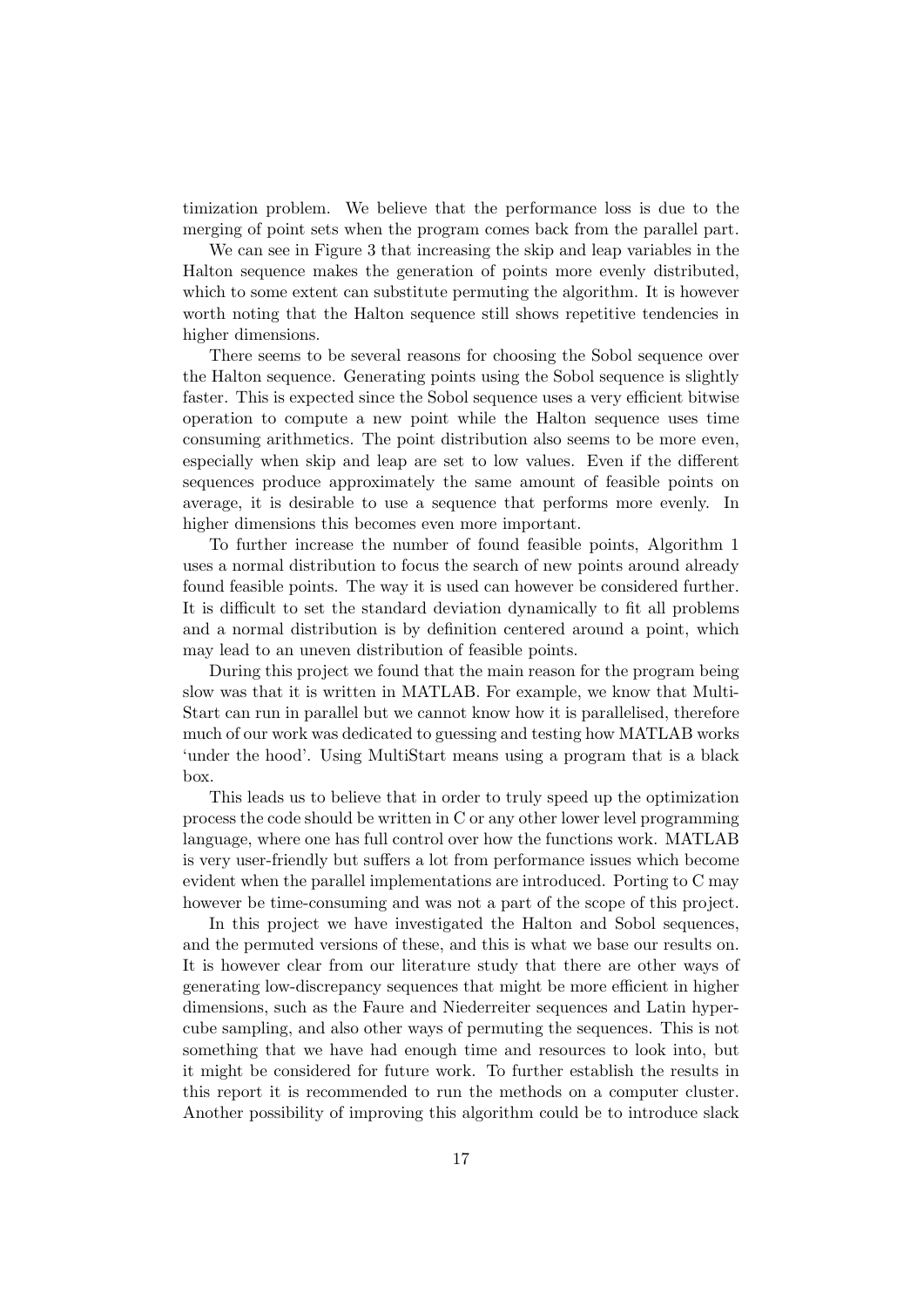variables to the inequality constraints and make the search for an initial point an optimization problem of its own. By minimizing the slack variables it may be possible to find a feasible initial point and use it as a basis for finding more feasible points.

When testing our algorithm we use only the non-linear constraints that were given to us initially in the project. For the results to be more reliable one has to test multiple sets of constraints which also could be addressed in a future project.

# 6 Conclusions

Compared to the native MultiStart algorithm in MATLAB our implementation performs very well. The CPU time is shorter and in terms of points found it produces a better result than MultiStart. The task of finding the very first feasible point is still a problem and should be explored further, possibly by using the slack method previously mentioned in "Discussion".

After having done this project, it is our general recommendation to permute low-discrepancy sequences, to 'scramble' them. In this report, we show that the Halton sequence exhibits correlation in higher dimensions. We are also establishing that permutations increase the chance of finding feasible points due to a better distribution, while still not being computationally heavy. When dealing with high dimensional problems it is better to use the Sobol rather than the Halton sequence, as the scrambled Sobol sequence is a good candidate for generating low-discrepancy points in higher dimensions.

## Acknowledgement

We would like to thank our supervisors Kateryna Mishchenko and Maya Neytcheva for their valuable support throughout the project.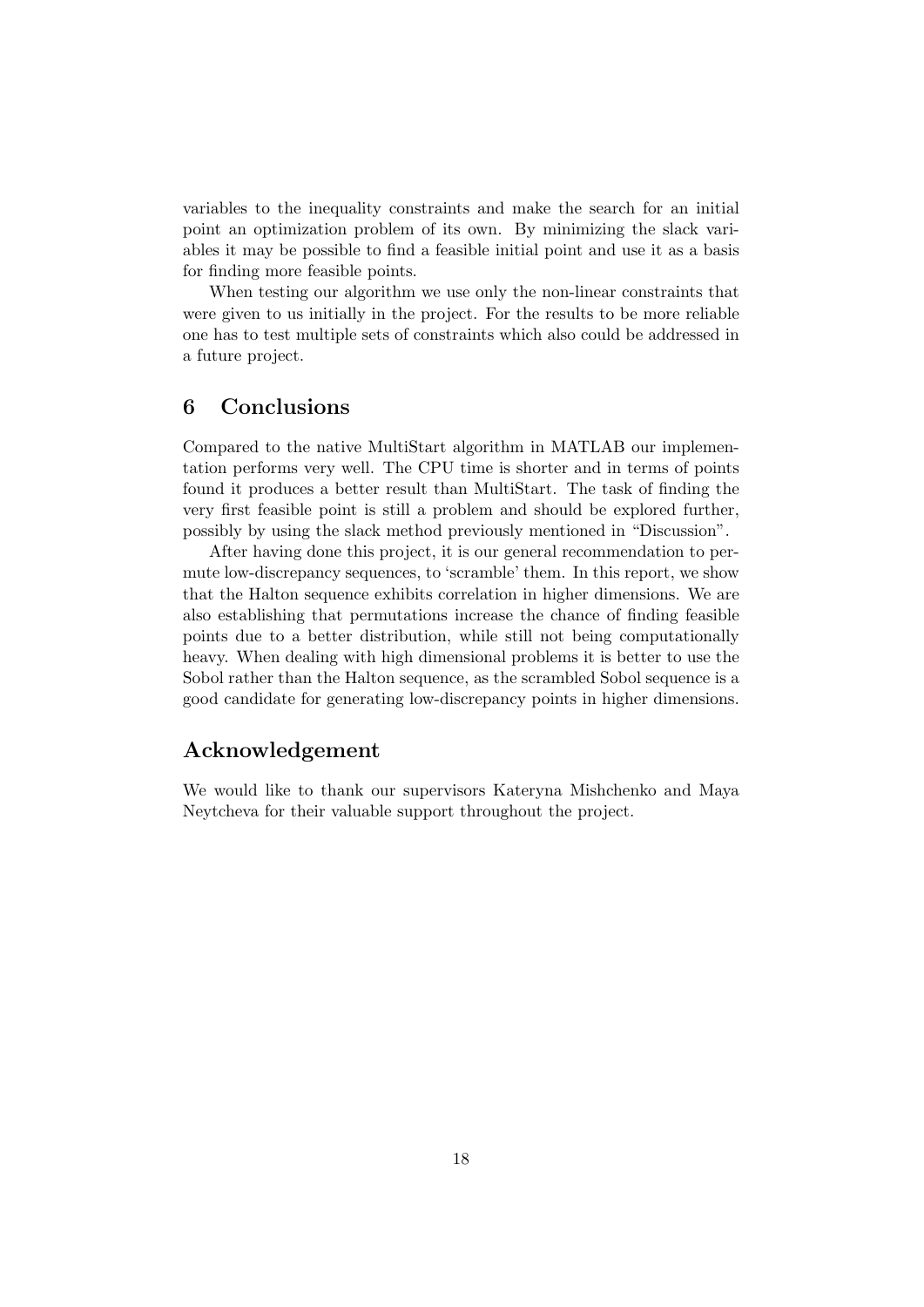## References

- [1] Kuhn, H. and Tucker, A. W. 1951. Proceedings of 2nd Berkeley Symposium. Berkeley: University of California Press. pp. 481-492.
- [2] Mathworks. (2014). Global Optimization Toolbox: User's  $Guide (r2014b)$ . Retrieved January 2, 2015 from  $www.mathworks.com/help/pdf\_doc/gads/gads\_tb.pdf$
- [3] Kocis, L. and Whiten, W. 1997. Computational investigations of lowdiscrepancy sequences. ACM Transactions on Mathematical Software (TOMS) Volume 23, Issue 2, pp 266-294.
- [4] Okten, G., Shah, M. and Goncharov, Y. 2012. Random and Deterministic Digit Permutations of the Halton Sequence. Springer Proceedings in Mathematics & Statistics Volume 23, 2012, pp 609-622.
- [5] Krykova, I. 2003. Thesis, Evaluating of path-dependent securities with low discrepancy methods. Faculty of the Worcester polytechnic institute.
- [6] Hess, S., and Polak, J. 2003. An alternative method to the scrambled Halton sequence for removing correlation between standard Halton sequences in high dimensions. ERSA conference papers ersa03p406, European Regional Science Association.
- [7] Hess, S., Train, K. and Polak, J. 2006. On the use of a Modified Latin Hypercube Sampling (MHLS) method in the estimation of a Mixed Logit Model for vehicle choice. Transportation Research Part B: Methodological, Elsevier, vol  $40(2)$ , pages 147-163, February.
- [8] Morokoff, W. and Caflisch, R. 1995. Quasi-Monte Carlo Integration. Journal of Computational Physics, pp 218-230.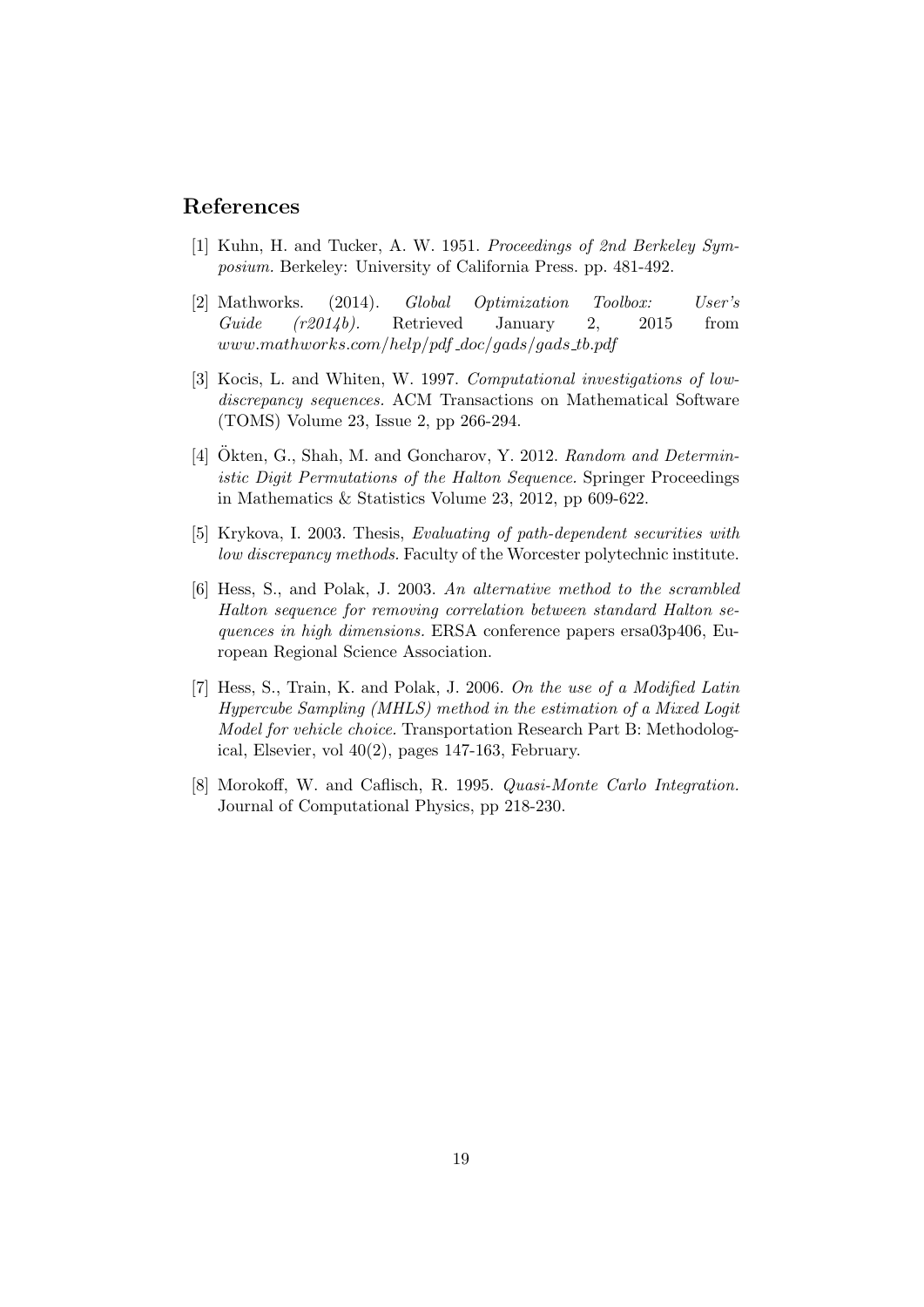# Appendices

# A

Table 2: CPU times for 1 to 16 cores when generating 100 000 points with Algorithm 1.

| Number of cores 1 2 3 4 5 6 7 8                       |  |  |  |  |
|-------------------------------------------------------|--|--|--|--|
| CPU time (s) 10.32 5.15 3.60 2.77 2.27 2.02 1.73 1.51 |  |  |  |  |
|                                                       |  |  |  |  |
| Number of cores 9 10 11 12 13 14 15 16                |  |  |  |  |
| CPU time (s) 1.45 1.31 1.22 1.15 1.10 1.08 1.03 1.02  |  |  |  |  |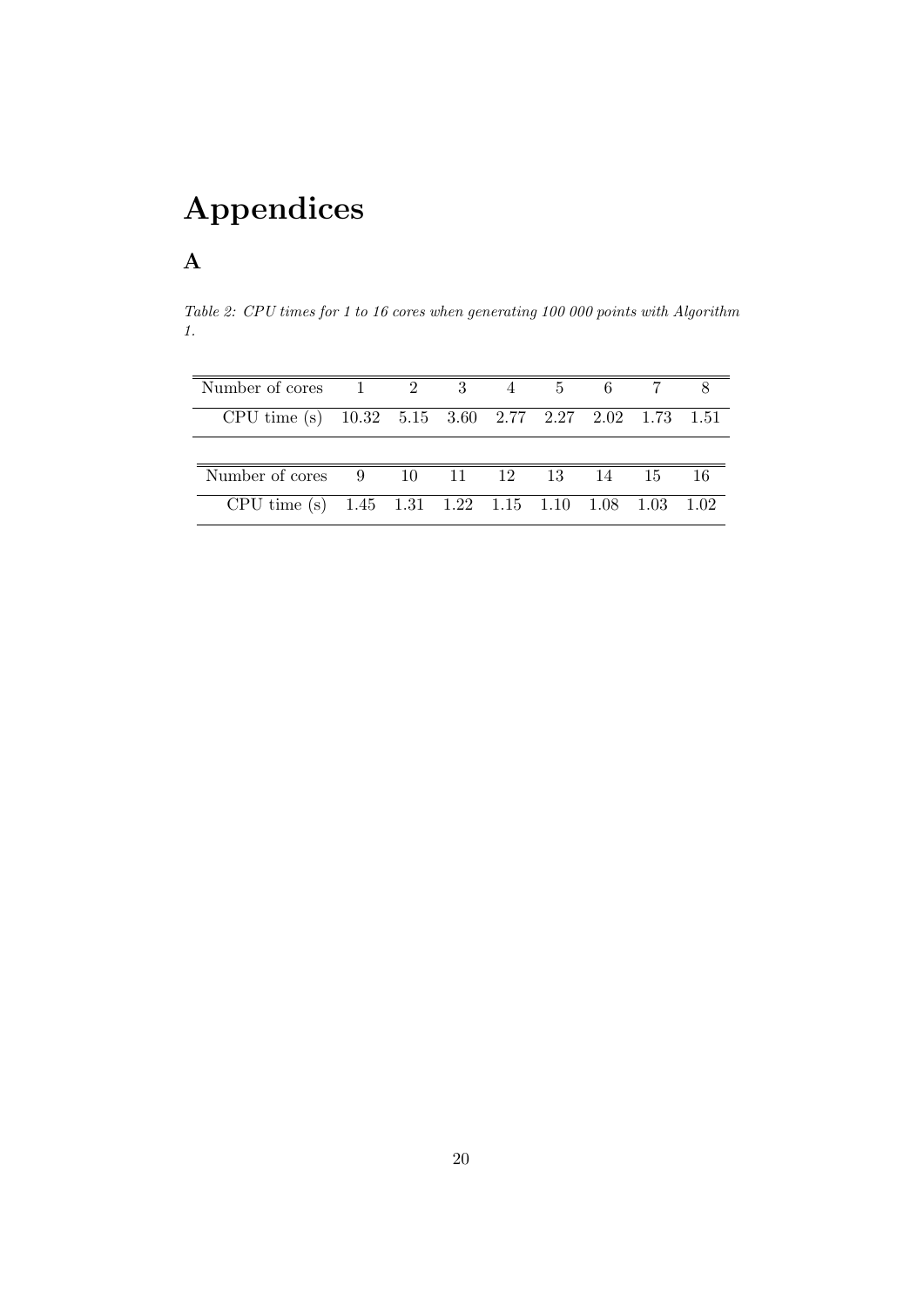```
%%%%%%%%%%%%%%%%%%%%%%%%%%%%%%%%%%%%%%%%%%%%%%%%%%%%%%%%%%%%%%
% Feasible point generator
%
% This algorithm finds one or more feasible points using
% a scrambled Sobol sequence and then generates additional
% points around the first points using a normal distribution.
%
%%%%%%%%%%%%%%%%%%%%%%%%%%%%%%%%%%%%%%%%%%%%%%%%%%%%%%%%%%%%%%
function newPts = pointGenerator2(numPoints, problem, varargin)
%Open a parallel pool if one doesn't already exist
try
     pool = parpool;
catch err
     pool = gcp;
end
nargin = size(varargin, 1);if(nargin > 0)maxTime = varargin{1};
end
Aeq = problem.Aeq;
beq = problem.beq;
Aineq = problem.Aineq;
bineq = problem.bineq;
nonlincon = problem.nonlcon;
lb = problem.lb;
ub = problem.ub;dim = max(size(problem.x0));%Initialize the resulting new points as empty
newPts = zeros(dim, 0);%Seed the random generator with Mersenne Twister
%Make sure that we use different seeds
rng(mod(tic, 2^32), 'twister');
workers = pool.NumWorkers;
majorLoops = 100;
N = floor(numPoints/majorLoops);
%Make sure that the number of points are evenly divided by the workers
N = N - mod(N, worksers);%How many points each worker should investigate
```
B

```
21
```
interval = N/workers;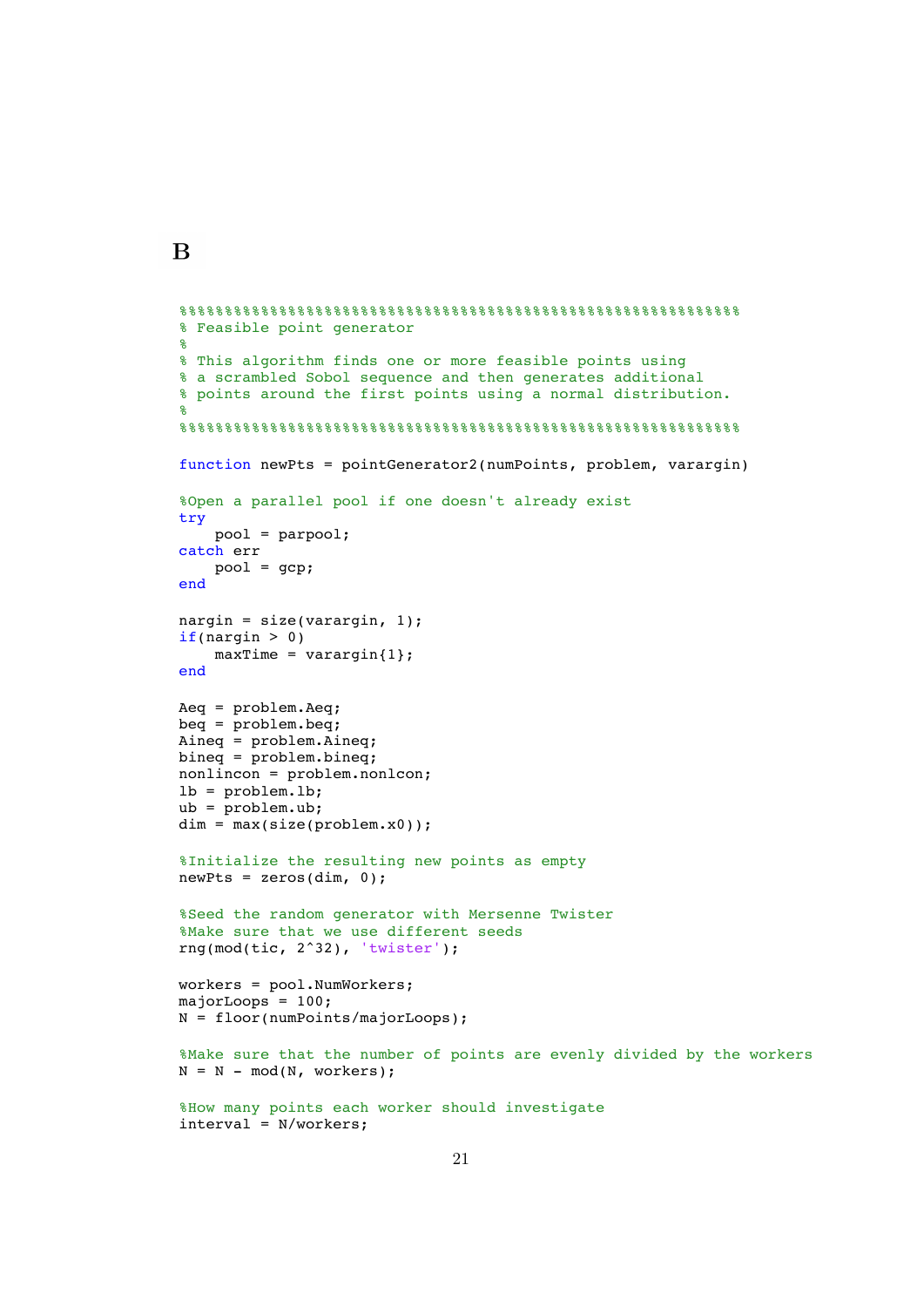```
hasLinearConstraints = true;
hasNonlinearConstraints = true;
%Check if there are linear inequality constraints
if(isempty(Aineq))
     hasLinearConstraints = false;
     disp('No linear constraints');
elseif(size(Aineq, 2) \sim = dim)
     disp('Wrong dimensions of A!');
     return;
end
%Check if there are non-linear inequality constraints
if(isempty(nonlincon))
     hasNonlinearConstraints = false;
    disp('No nonlinear constraints');
end
%Check if bounds are set incorrectly
if(\simisscalar(lb) && \simisempty(lb) && size(lb, 1) \sim = dim)
     disp('Bad bounds!');
     return;
end
if(\tauisscalar(ub) && \tauisempty(ub) && size(ub, 1) \tau= dim)
     disp('Bad bounds!');
     return;
end
%Check if bounds are set and if not set them arbitrarily
if(isempty(lb) && isempty(ub))
    lb = -ones(dim,1);ub = ones(dim,1);
end
%At least one of the bounds is not empty
if(isscalar(lb))
    lb = lb*ones(dim, 1);end
if(isscalar(ub))
    ub = ub*ones(dim, 1);end
if(isempty(lb))
    lb = (ub-3);elseif(isempty(ub))
    ub = (lb + 3);end
means = zeros(dim, 1);statev = zeros(dim, 1);tic;
%Major loop
```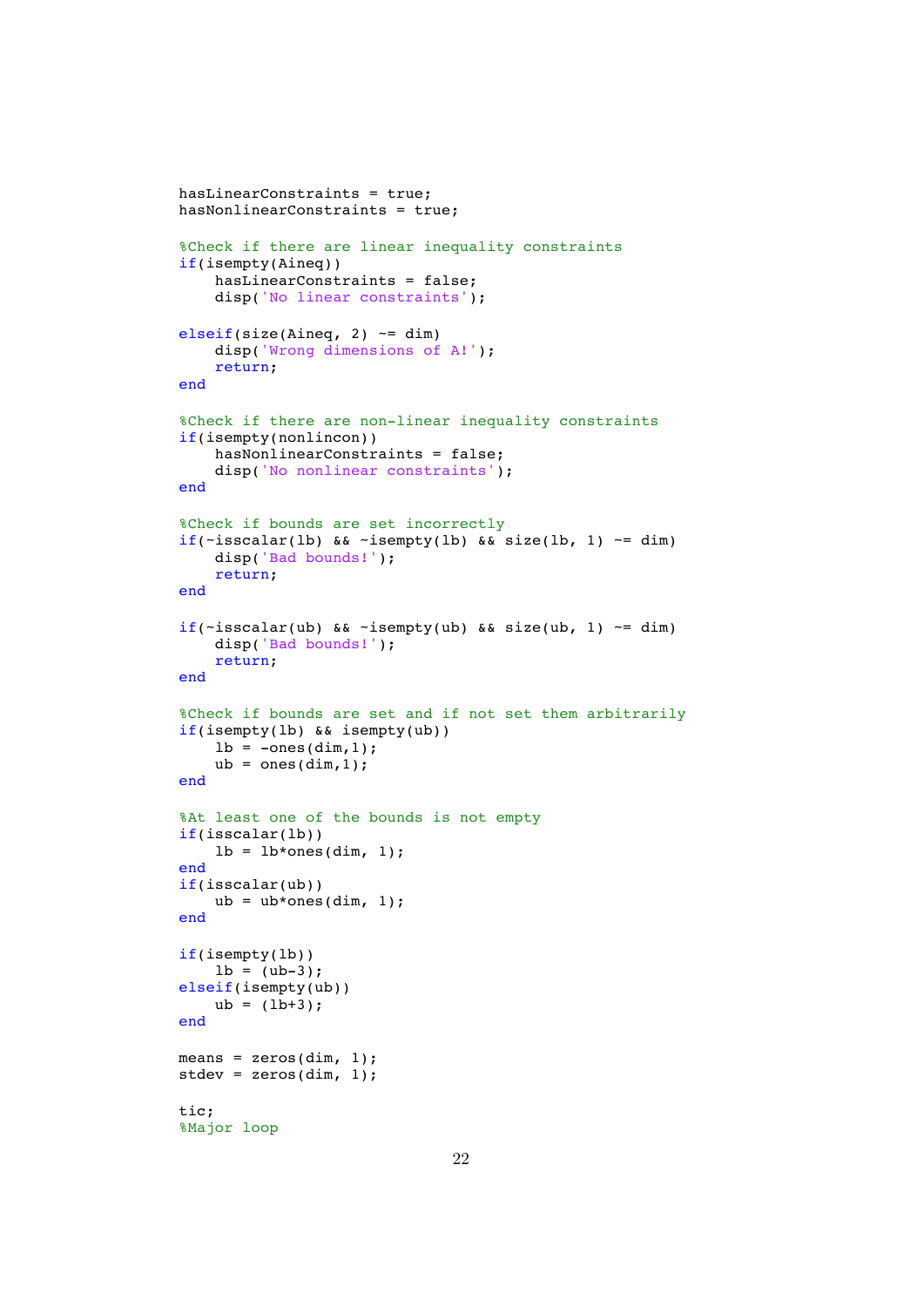```
for major=1:majorLoops
     %If no points have been found yet, use Sobol sequence
    if(size(newPts, 2) == 0)seekFirst = true;
     %If we have found a point we can focus on that area
     else
        seekFirst = false;
         %Get mean and Stdev for the normal distribution
        maxima = max(newPts, [ ] , 2);
        minima = min(newPts, [ ], 2);
        means = 0.5*(maxima + minima);
         defaultStdev = 3; %Consider setting this dynamically
         dynamicStdev = maxima-minima;
         stdev = max(defaultStdev, dynamicStdev);
     end
     disp(' ');
    disp(['**Iteration ' num2str(major) ': Found '...
        num2str(size(newPts,2))' points so far!**']);
     parfor i = 1:workers
         if(seekFirst)
             %Create Sobol set
             %Select the skip and leap randomly
            skip = rand(1e6);leap = randi(1e4); %Define the Sobol sequence
            p = sobolset(dim, 'Skip', skip+(i-1)*interval*leap,...
                 'Leap', leap);
 p = scramble(p, 'MatousekAffineOwen');
 %Generate points from the sequence
             pts = net(p, interval)';
            for j = 1:dim
                pts(j, :) = \text{lb}(j) + (\text{ub}(j) - \text{lb}(j)) *pts(j, :);
             end
         else
             %Generate normally distributed points around the points
             %that are already found
             pts = mvnrnd(means, stdev, interval)';
         end
         %Extract the feasible points in parallel with respect to the
         %constraints of the problem
         %Indices says which points are feasible
         %A 1 means feasible and 0 means not feasible
        indices = false(1, size(pts, 2)); %Loop through each point and set indices(i) to 1 if the point
         %is feasible
        for j = 1: size(pts, 2)
            point = pts(:, j); % Non-linear constraints
             if(hasNonlinearConstraints)
```